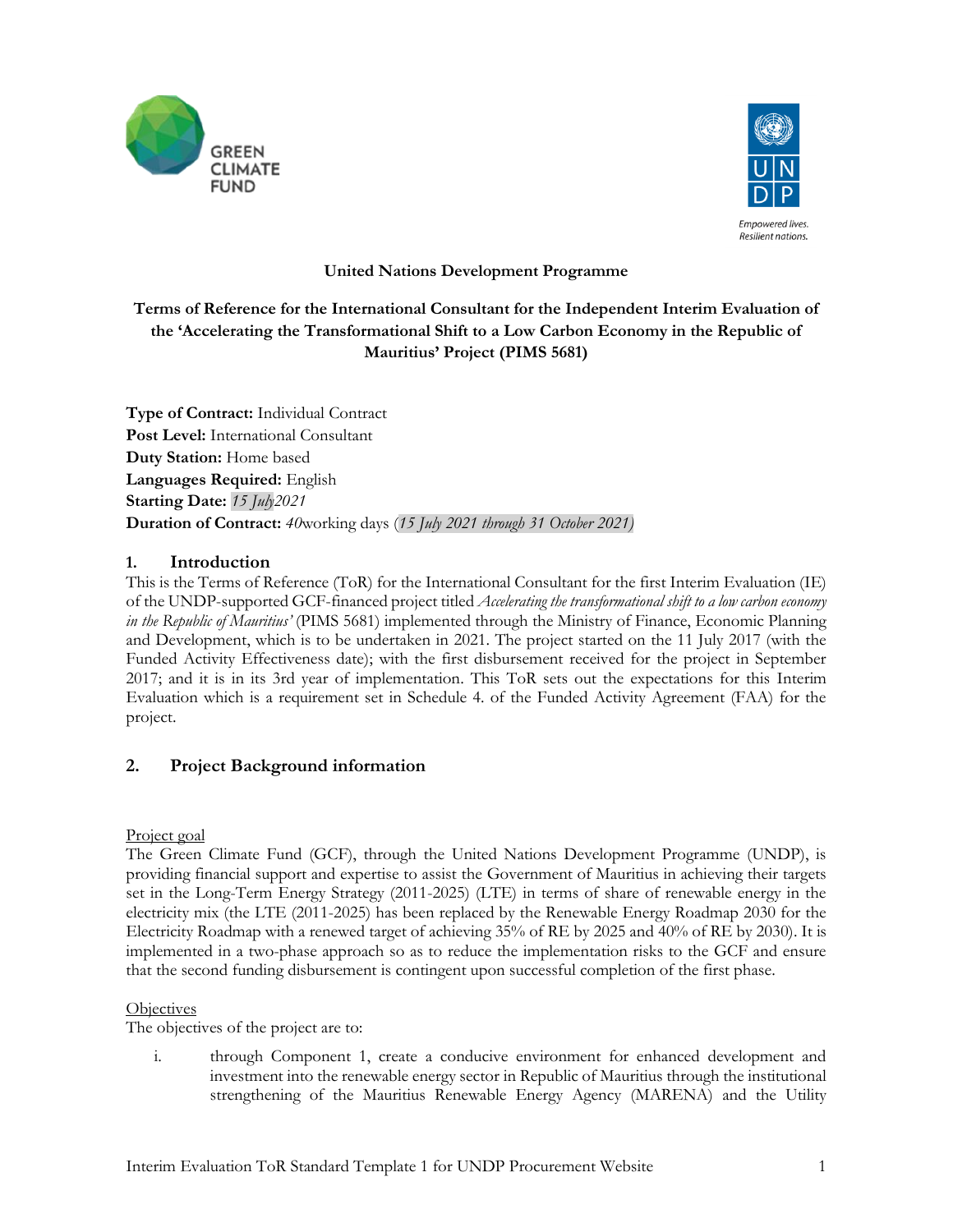Regulatory Authority. The responsible party for the implementation of Component 1 is the Ministry of Energy and Public Utilities (MEPU);

- ii. through Component 2, carry out a number of grid strengthening/upgrading activities including the installation of 18 MW Battery Energy Storage System (BESS) in order to boost the grid absorption capacity by around an additional 125 MW, following by the deployment of 25MW of rooftop solar PV small and medium scale installations in Phase II of the project. The responsible party for the implementation of Component 2 is the Central Electricity Board  $(CEB);$
- iii. through Component 3, install a 300kW, solar PV powered mini-grid in the outer island of Agalega. The responsible party for the implementation of Component 3 is the Outer Island Development Corporation (OIDC);

### Impacts,

As per the logical framework (ref. project document), the fund-level impact is to achieve reduced emissions through increased low-emission energy access and power generation. This is translated, at the outset of the project, with the attainment of the 35% target of renewable energy in the electricity mix by 2025 (40% by 2030) and an approximate reduction in greenhouse gas emissions of 4.27 million tCO2e over the lifetime of the investments enabled, at a cost to the GCF of just USD 6.6/tCO2e

### Key outputs

The main outputs of each component are as follow:

- i. Component 1 institutionally strengthened MARENA with fully trained and capacitated staff able to favourably, effectively and efficiently respond to the challenges and targets set by the Government for renewable energy sector;
- ii. Component 2 strengthened and technologically enhanced electricity grid able to accept/connect an additional 125MW of intermittent renewable energy in Phase I (through the installation of a number of technologies including BESS and AGC) followed by the installation of 25MW of rooftop solar PV small and medium scale systems in Phase II; and
- iii. Component 3 installed and operational mini grid at Agalega able to supply stable and clean power to the islanders (main village 25).

#### Key outcomes

The key outcomes for each component are:

- i. Component 1 Institutional and regulatory systems that improve incentives for low-emission planning and development and their effective implementation;
- ii. Component 2 Increased number of small, medium and large low-emission power suppliers through the increase in the grid absorption capacity on Phase I and roll-out of 25MW of rooftop installations in Phase II of the project.

#### Timeframe and location

The FAA was signed in June 2017 with the planned start date for activities set in September 2017. The Inception Workshop was held on 11 and 12 November 2017. The project is implemented in the Republic of Mauritius comprising of the main island of Mauritius and the outer islands of Rodrigues and Agalega.

The updated timeframe of the project is as follows: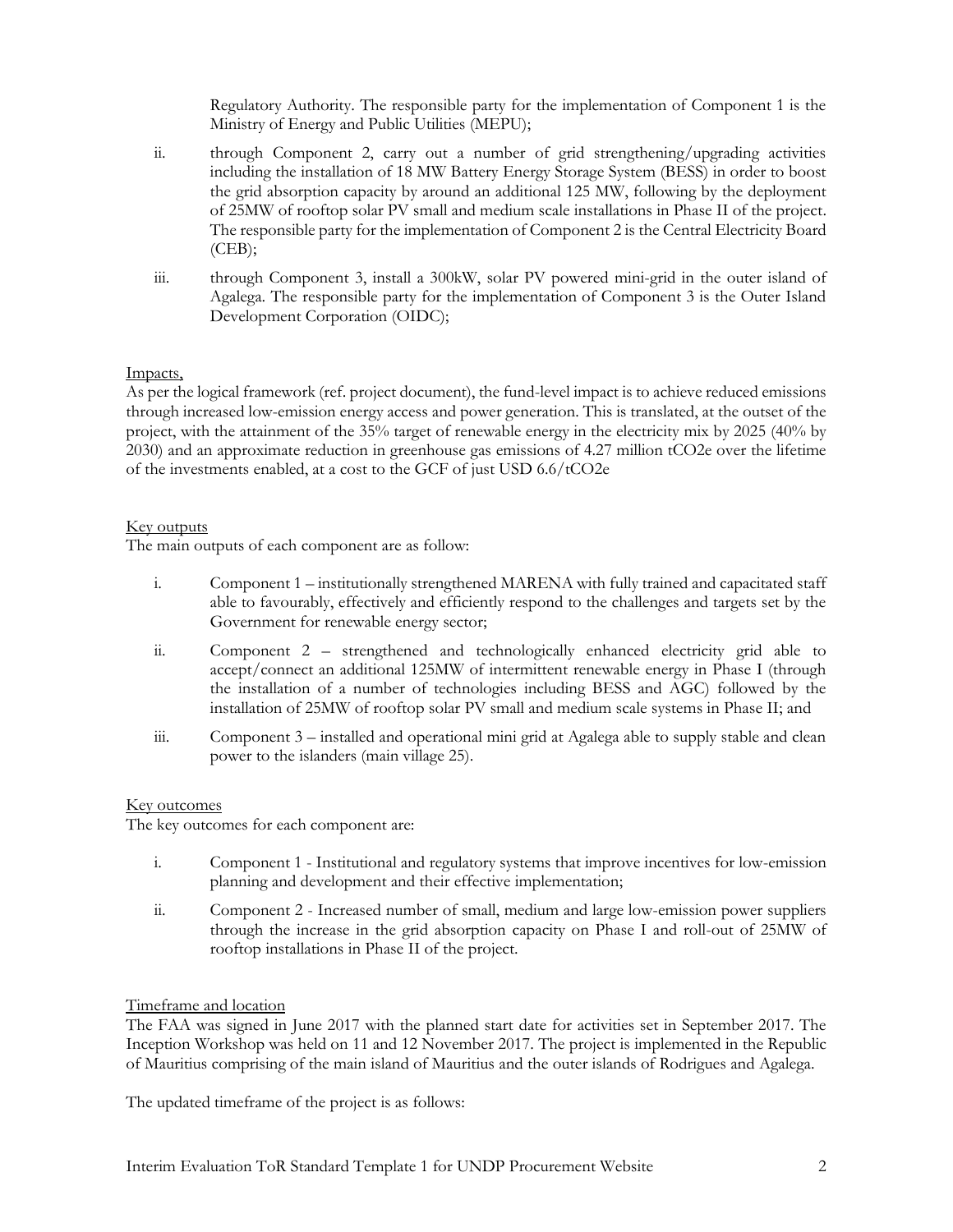- i. Phase I: (July) 2017- (July) 2021 (following approved extension request granted by GCF on 20 October 2020)
- ii. Phase II: (July) 2021 (June) 2025

### Budget

The project, which is implemented at national level, is funded by the GCF grant resources of USD 28.21 million, where it is split across phase 1 (USD 12 million) and phase 2 (USD 16.21 million), to overcome identified barriers to low-carbon investment.

### Planned Co-financing

A total of USD 161,800,000 of co-financing is expected to be achieved during the project duration per the following breakdown:

| <b>Co- Financing Institution</b>        | Amount (USD)           |
|-----------------------------------------|------------------------|
| Government-MEPU                         | USD 1,000,000          |
| Government- CEB                         | USD 122,000,000        |
| Agence Francaise de Developpement (AFD) | USD 37,900,000         |
| Government-OIDC                         | <b>USD 900,000</b>     |
| Total co-financing                      | <b>USD 161,800,000</b> |

Additional note on impact of COVID 19 on project timeline

The first case of Covid-19 was registered in Mauritius on 18 March 2020 and a national curfew was imposed on 20 March 2020 and further extended till 1 June 2020. Most economic activities were resumed except for tourism sector where mandatory quarantine was imposed for entering tourist. Following a new wave of local transmission in early March 2021, a second lockdown was imposed and a gradual deconfinement applied for the resumption of economic activities

As at June 2020, the country has registered approximately 1,500 cases and 18 death and economic activity is expected to shrink due to reduced activity in the tourism sector. Project implementation was also affected owing to disruption in supply chain, travel restrictions and curfew imposed for sanitary reasons. While most of the consultations were held remotely on the project, some activities like the setting up of the 18 MW Battery Energy Storage System (BESS) was severely impacted as the various components of the system were manufactured in Korea, China, and France and the assembly in Spain. Moreover, as at August 2020, travel restrictions are still in place in Mauritius with uncertainty remaining on when these restrictions will be waived. As the commissioning and testing of the BESS will require support from technical expertise outside of Mauritius, the exact date for the completion of the installation of the BESS, corresponding with the end of Phase1, is expected to be delayed by up to 1 year from the project start (FAA effectiveness).

# **3. OBJECTIVES OF THE INTERIM EVALUATION**

The IE will assess implementation of the project and progress towards the achievement of the project objectives and outcomes as specified in the UNDP Project Document and GCF Funded Activity Agreement (FAA), and assess early signs of project success or failure with the goal of identifying the necessary changes to be made in order to set the project on-track to achieve its intended results. The Interim Evaluation will also review the project's strategy and its risks to sustainability.

The IE team will assess implementation of the project and its alignment with FAA obligations and progress towards the achievement of the project objectives and outcomes as specified in the Project Document. The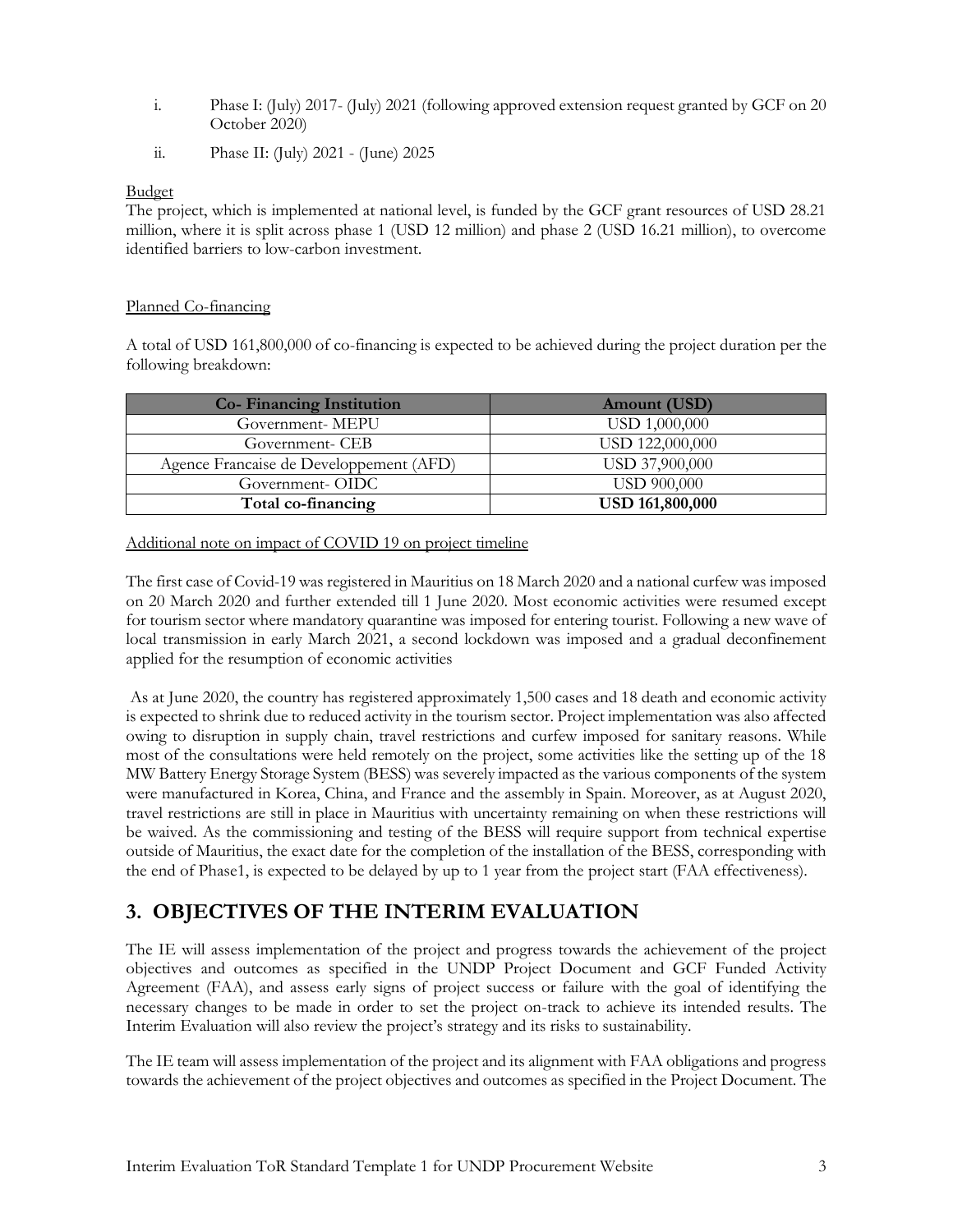evaluation will assess early signs of project success or failure with the goal **of identifying the necessary changes** to be made in order to set the project on-track to achieve its intended results.

The IE will take into consideration assessment of the project in line with the following evaluation criteria from th[e GCF IEU TOR](https://ieu.greenclimate.fund/documents/977793/985626/B.06_06_-_Independent_Integrity_Unit_and_the_Independent_Redress_Mechanism.pdf/74fdcf3c-ffc5-42cf-affb-4305347a74a0) (GCF/B.06/06) and [draft GCF Evaluation Policy,](https://ieu.greenclimate.fund/sites/default/files/page/gcf-b28-05-rev01-evaluation-policy-gcf.pdf) along with [guidance](https://www.oecd.org/dac/evaluation/daccriteriaforevaluatingdevelopmentassistance.htm) provided by the Organisation for Economic Co-operation and Development (OECD) Development Assistance Committee (DAC). Additional evaluation criteria can be assessed, as applicable. The IE must assess the following

- **Implementation and adaptive management** seeks to identify challenges and propose additional measures to support more efficient and effective implementation. The following aspects of project implementation and adaptive management will be assessed: management arrangements, work planning, finance and co-finance, project-level monitoring and evaluation systems, stakeholder engagement, reporting, and communications.
- **Risks to sustainability** seeks to assess the likelihood of continued benefits after the project ends. The assessment of sustainability at the Interim Evaluation stage considers the risks that are likely to affect the continuation of project outcomes. The IE should validate the risks identified in the Project Document, Annual Project Reports, and the ATLAS Risk Management Module and whether the risk ratings applied are appropriate and up to date.
- **Relevance, effectiveness and efficiency** seeks to assess the appropriateness in terms of selection, implementation and achievement of FAA and project document results framework activities and expected results (outputs, outcomes and impacts).
- **Coherence in climate finance delivery with other multilateral entities** looks at how GCF financing is additional and able to amplify other investments or de-risk and crowd-in further climate investment.
- Gender equity ensures integration of understanding on how the impacts of climate change are differentiated by gender, the ways that behavioural changes and gender can play in delivering paradigm shift, and the role that women play in responding to climate change challenges both as agents but also for accountability and decision-making.
- **Country ownership of projects and programmes** examines the extent of the emphasis on sustainability post project through country ownership; on ensuring the responsiveness of the GCF investment to country needs and priorities including through the roles that countries play in projects and programmes.
- **Innovativeness in results areas** focuses on identification of innovations (proof of concept, multiplication effects, new models of finance, technologies, etc.) and the extent to which the project interventions may lead to a paradigm shift towards low-emission and climate-resilient development pathways..
- **Replication and scalability** the extent to which the activities can be scaled up in other locations within the country or replicated in other countries (this criterion, which is considered in document GCF/B.05/03 in the context of measuring performance could also be incorporate d in independent evaluations).
- **Unexpected results, both positive and negative** identifies the challenges and the learning, both positive and negative, that can be used by all parties (governments, stakeholders, civil society, AE, GCF, and others) to inform further implementation and future investment decision-making.
- **Impact of the Covid19 pandemic on the project implementation and performance**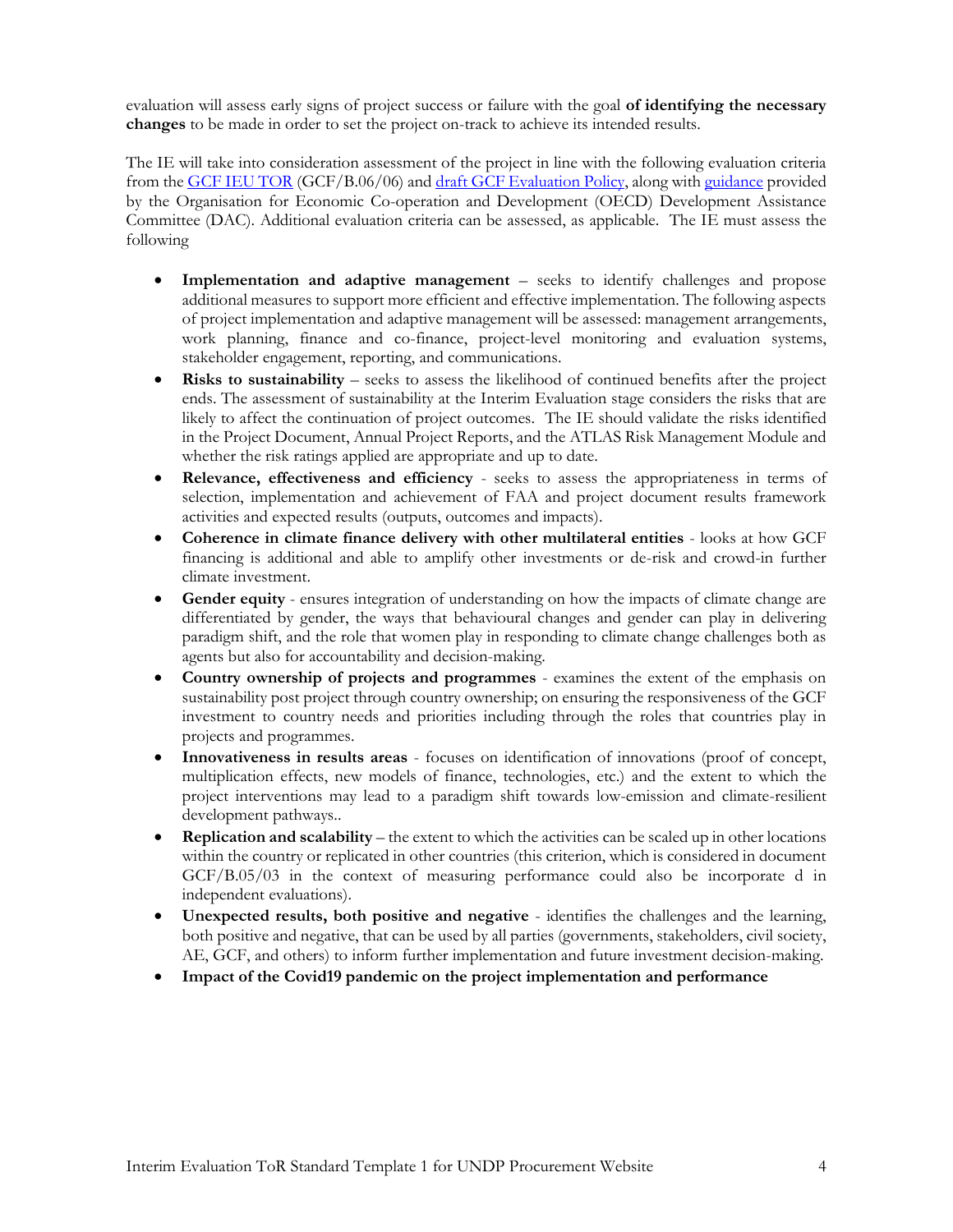# **4. INTERIM EVALUATION APPROACH & METHODOLOGY**

The IE team must provide evidence-based information that is credible, reliable and useful.

The IE team will review all relevant sources of information including documents prepared during the preparation phase (i.e. baseline Funding proposal submitted to the GCF, FAA, the Project Document, project reports including Annual Performance Reports, Quarterly Progress Reports, UNDP Environmental & Social Safeguard Policy, project budget revisions, records of surveys conducted, national strategic and legal documents, stakeholder maps, and any other materials that the team considers useful for this evidence-based review).

The IE team is expected to follow a collaborative and participatory approach<sup>1</sup> ensuring close engagement with the Project Team, Implementing Partner, NDA focal point, government counterparts, the UNDP Country Office, Regional Technical Advisers, and other principal stakeholders and beneficiaries.

Engagement of stakeholders is vital to a successful IE. Stakeholder involvement should include (where possible) surveys/questionnaires, focus groups, interviews with stakeholders who have project responsibilities, including but not limited to executing agencies, senior officials and task team/component leaders, key experts and consultants in the subject area, Project Steering Committee, project stakeholders, local government, CSOs, project beneficiaries, etc. Additionally, the Interim Evaluation team is expected to conduct field missions to project sites in Mauritius, to be decided in consultation with the project team. Data collection (government data/records, field observation visits, CDM verifications, public expenditure reporting, GIS data, etc.) will be used to validate evidence of results and assessments (including but not limited to: assessment of Theory of Change, activities delivery, and results/changes occurred).

The specific design and methodology for the IE should emerge from consultations between the IE team and the above-mentioned parties regarding what is appropriate and feasible for meeting the IE purpose and objectives and answering the evaluation questions, given limitations of budget, time and data. The IE team must, however, use gender-responsive methodologies and tools and ensure that gender equality and women's empowerment, as well as other cross-cutting issues and SDGs are incorporated into the IE report.

The final methodological approach including interview schedule, field visits and data to be used in the IE must be clearly outlined in the Inception Report and be fully discussed and agreed between UNDP, stakeholders and the IE team.

The final Interim Evaluation report should describe the full evaluation approach taken and the rationale for the approach making explicit the underlying assumptions, challenges, strengths and weaknesses about the methods and approach of the review. The final report must also describe any limitations encountered by the Interim Evaluation team during the evaluation process, including limitations of the methodology, data collection methods, and any potential influence of limitation on how findings may be interpreted, and conclusions drawn. Limitations include, among others: language barriers, inaccessible project sites, issues with access to data or verification of data sources, issues with availability of interviewees, methodological limitations to collecting more extensive or more representative qualitative or quantitative evaluation data, deviations from planned data collection and analysis set out in the ToR and Inception Report, etc. Efforts made to mitigate the limitations should also be included in the Interim Evaluation report.

Owing to the travel restrictions since 18 March 2020, there is a possibility that the international consultant might not be able to reach the country for the evaluation. In this case, the evaluation team should develop a methodology that takes this into account the conduct of the evaluation virtually and remotely, including

<sup>&</sup>lt;sup>1</sup> For ideas on innovative and participatory Monitoring and Evaluation strategies and techniques, see UNDP Discussion Paper: [Innovations in Monitoring & Evaluating Results,](http://www.undp.org/content/undp/en/home/librarypage/capacity-building/discussion-paper--innovations-in-monitoring---evaluating-results/) 05 Nov 2013.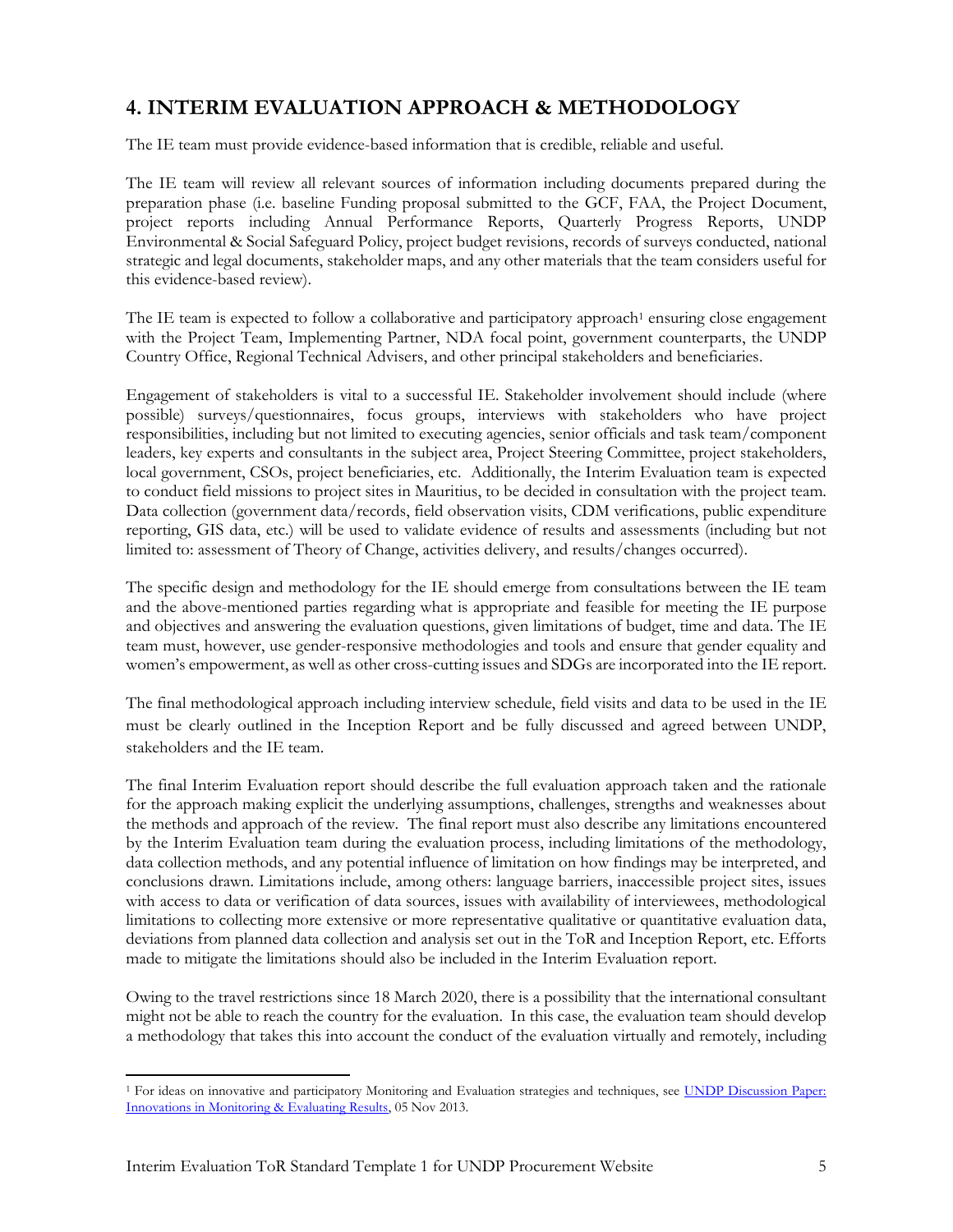the use of remote interview methods and extended desk reviews, data analysis, surveys and evaluation questionnaires. This should be detailed in the Inception report and agreed with the Project team.

If all or part of the evaluation is to be carried out virtually then consideration should be taken for stakeholder availability, ability or willingness to be interviewed remotely. In addition, their accessibility to the internet/ computer may be an issue as many government and national counterparts may be working from home. These limitations must be reflected in the evaluation report.

UNDP Mauritius will be providing the necessary support in the implementation of remote/ virtual meetings and will provide the evaluation team with an updated stakeholder contact list.

If a data collection/field mission is not possible then remote interviews may be undertaken through telephone or online (skype, zoom etc.). International consultants can work remotely with national evaluator support in the field if it is safe for them to operate and travel. No stakeholders, consultants or UNDP staff should be put in harm's way and safety is the key priority.

A short validation mission may be considered if it is confirmed to be safe for staff, consultants, stakeholders and if such a mission is possible within the evaluation schedule. Equally, qualified and independent national consultants can be hired to undertake the evaluation and interviews in country as long as it is safe to do so.

# **5. DETAILED SCOPE OF THE INTERIM EVALUATION**

The Interim Evaluation team will assess the following categories of project progress. The following questions are intended to guide the Interim Evaluation team to deliver credible and trusted evaluations that provide assessment of progress and results achieved in relationship to the GCF investment, can identify learning and areas where restructuring or changes through adaptive management in project implementation are needed, and can make evidence-based clear and focused recommendations that may be required for enhancing project implementation to deliver expected results and to what extent these can be verified and attributed to GCF investment.

## **i. Project Strategy**

Project design:

- Review the problem addressed by the project and the underlying assumptions. Review the effect of any incorrect assumptions or changes to the context to achieving the project results as outlined in the Project Document.
- Review the relevance of the project strategy and assess whether it provides the most effective route towards expected/intended results. Were lessons from other relevant projects properly incorporated into the project design?
- Review how the project addresses country priorities. Review country ownership. Was the project concept in line with the national sector development priorities and plans of the country (or of participating countries in the case of multi-country projects)?
- Review decision-making processes: were perspectives of those who would be affected by project decisions, those who could affect the outcomes, and those who could contribute information or other resources to the process, taken into account during project design processes?
- Review the extent to which relevant gender issues were raised in the project design. See Annex 9 of *Guidance For Conducting Midterm Reviews of UNDP-Supported, GEF-Financed Projects* for further guidelines.
- If there are major areas of concern, recommend areas for improvement.

## Results Framework/Logframe: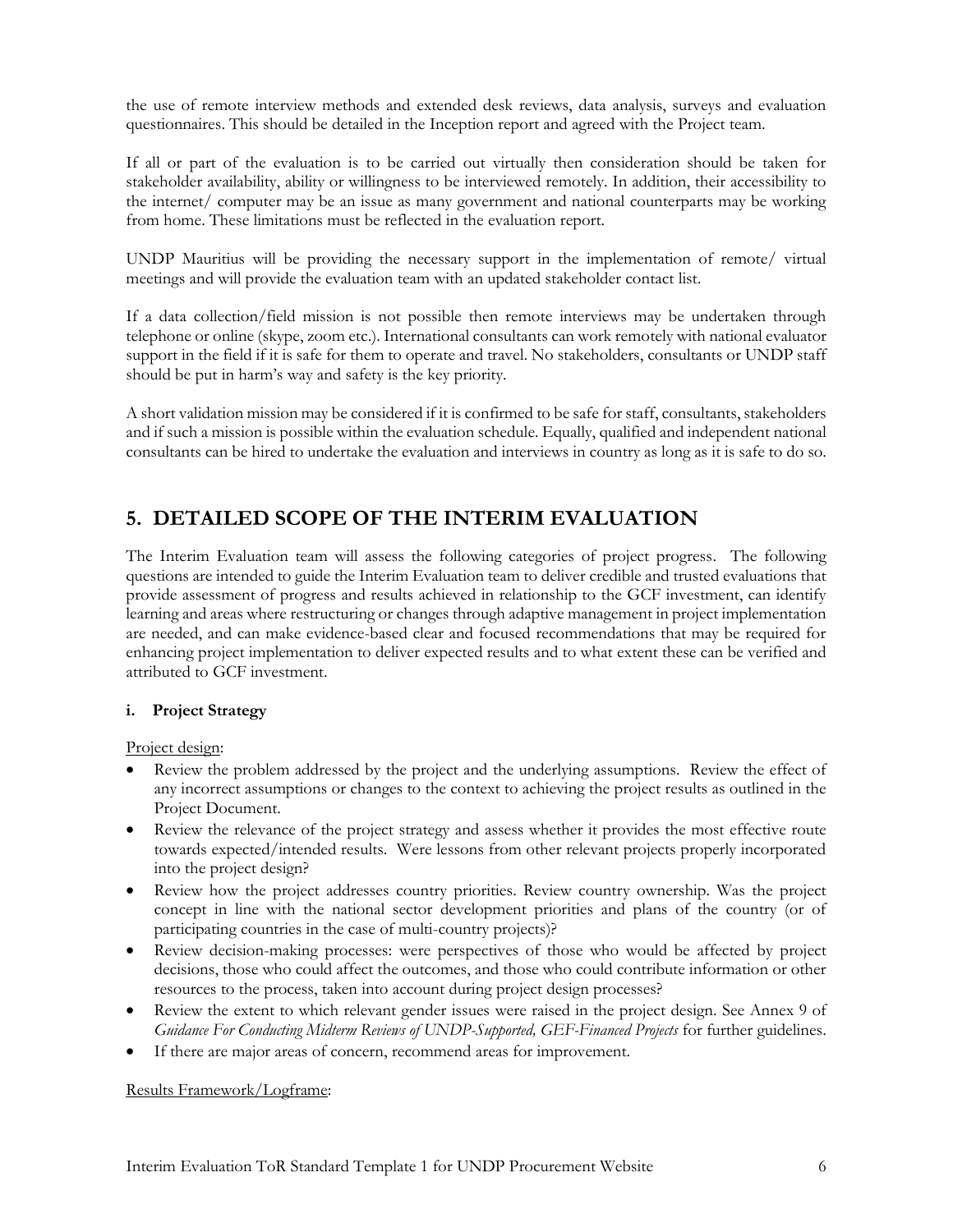- Undertake a critical analysis of the project's logframe indicators and targets, assess how "SMART" the midterm and end-of-project targets are (Specific, Measurable, Attainable, Relevant, Time-bound), and suggest specific amendments/revisions to the targets and indicators as necessary.
- Are the project's objectives and outcomes or components clear, practical, and feasible within its time frame?
- Examine if progress so far has led to, or could in the future catalyse beneficial development effects (i.e. income generation, gender equality and women's empowerment, improved governance, etc.) that should be included in the project results framework and monitored on an annual basis.
- Ensure broader development and gender aspects of the project are being monitored effectively.
- Ensure that the indicators (gender-disaggregated) are SMART, aligned with GCF/Results Management Framework (RMF)/Performance Measurement Frameworks (PMFs) and the guidance in the [GCF](https://www.greenclimate.fund/document/programming-manual)  [programming manual.](https://www.greenclimate.fund/document/programming-manual)

## **ii. Relevance, Effectiveness and Efficiency**

- Were the context, problem, needs and priorities well analysed and reviewed during project initiation?
- Are the planned project objectives and outcomes relevant and realistic to the situation on the ground?
- How is the project Theory of Change (ToC) used in helping the project achieve results/ How is the ToC applied through the project?
- Do outputs link to intended outcomes which link to broader paradigm shift objectives of the project?
- Are the planned inputs and strategies identified realistic, appropriate and adequate to achieve the results? Were they sequenced sufficiently to efficiently deliver the expected results?
- Are the outputs being achieved in a timely manner? Is this achievement supportive of the ToC and pathways identified?
- What and how much progress has been made towards achieving the overall outputs and outcomes of the project (including contributing factors and constraints)?
- To what extent is the project able to demonstrate changes against the baseline (assessment in approved Funding Proposal) for the GCF investment criteria (including contributing factors and constraints)?
- How realistic are the risks and assumptions of the project?
- How did the project deal with issues and risks in implementation?
- To what extent did the project's M&E data and mechanism(s) contribute to achieving project results?
- Have project resources been utilized in the most economical, effective and equitable ways possible (considering value for money; absorption rate; commitments versus disbursements and projected commitments; co-financing; etc.)?
- Are the project's governance mechanisms functioning efficiently?
- To what extent did the design of the project help or hinder achieving its own goals?
- Were there clear objectives, ToC and strategy? How were these used in performance management and progress reporting?
- Were there clear baselines indicators and/or benchmark for performance measurements? How were these used in project management? To what extent and how the project apply adaptive management?
- What, if any, alternative strategies would have been more effective in achieving the project objectives?

## **iii. Progress Towards Results**

#### Progress Towards Outcomes and Outputs Analysis:

- By reviewing the aspects of the project that have already been successful, identify ways in which the project can further expand these benefits.
- Review the logframe indicators against progress made towards the end-of-project targets using the Progress Towards Results Matrix and colour code progress in a "traffic light system" based on the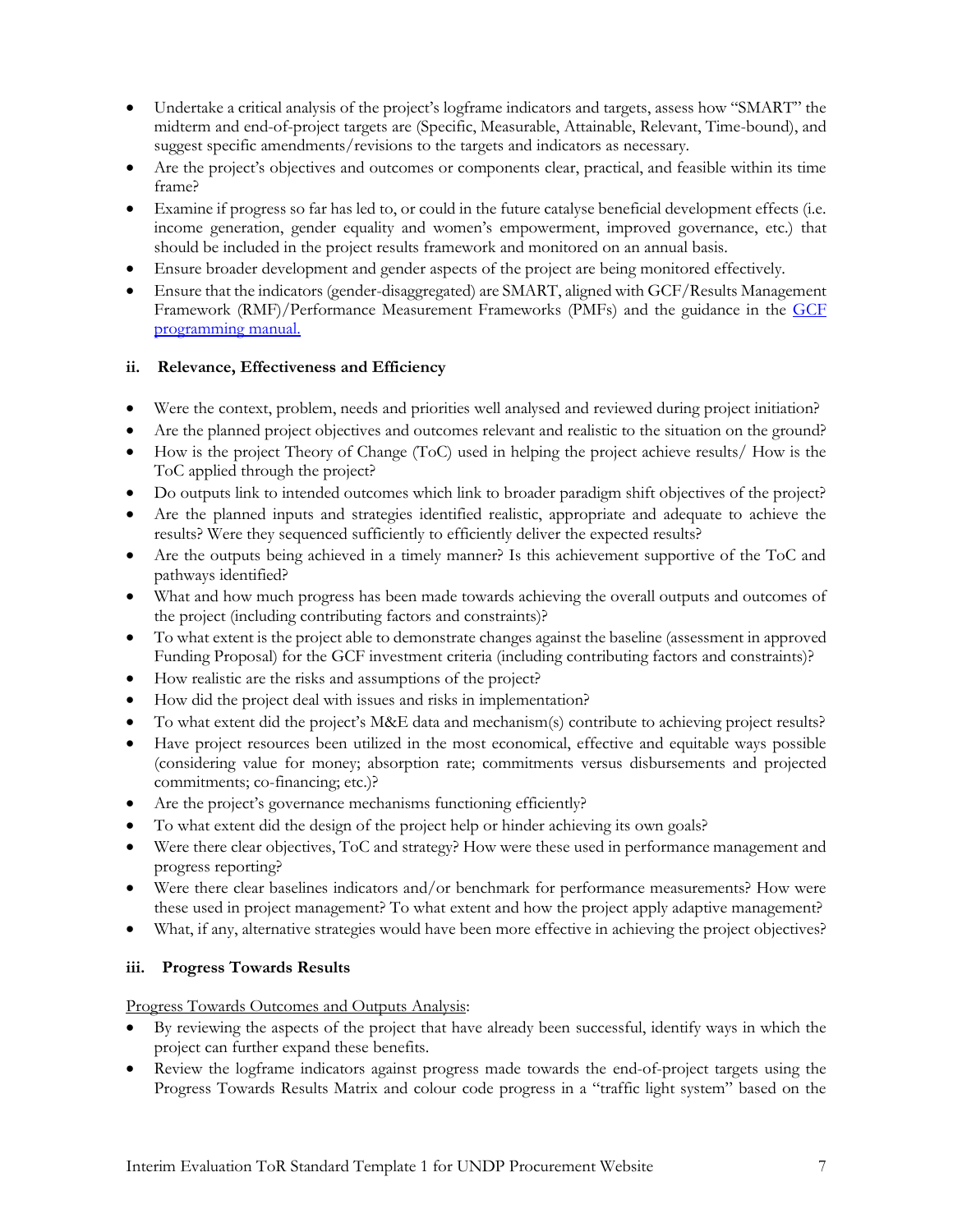level of progress achieved; assign a rating on progress for each indicator; make recommendations from the areas marked as "Not on target to be achieved" (red).

| Project<br>Strategy | Indicator <sup>2</sup> | <b>Baseline</b><br>Level <sup>3</sup> | Level in 1st<br>APR (self-<br>reported) | Midterm<br>Target <sup>4</sup> | End-of-<br>project<br>Target | Midterm<br>Level &<br>Assessment <sup>5</sup> | Achieve-<br>ment<br>Rating <sup>6</sup> | Analysis:<br>status of<br>indicator;<br>justification<br>for rating<br>(triangulated<br>with evidence<br>and data);<br>how realistic<br>it is for target<br>to be<br>achieved |
|---------------------|------------------------|---------------------------------------|-----------------------------------------|--------------------------------|------------------------------|-----------------------------------------------|-----------------------------------------|-------------------------------------------------------------------------------------------------------------------------------------------------------------------------------|
| <b>Fund Level</b>   | Indicator:             |                                       |                                         |                                |                              |                                               |                                         |                                                                                                                                                                               |
| Impact:             |                        |                                       |                                         |                                |                              |                                               |                                         |                                                                                                                                                                               |
| Outcome 1:          | Indicator:             |                                       |                                         |                                |                              |                                               |                                         |                                                                                                                                                                               |
|                     | Indicator:             |                                       |                                         |                                |                              |                                               |                                         |                                                                                                                                                                               |
| Output              | Indicator:             |                                       |                                         |                                |                              |                                               |                                         |                                                                                                                                                                               |
| Output              | Indicator:             |                                       |                                         |                                |                              |                                               |                                         |                                                                                                                                                                               |
| Outcome 2:          | Indicator:             |                                       |                                         |                                |                              |                                               |                                         |                                                                                                                                                                               |
|                     | Indicator:             |                                       |                                         |                                |                              |                                               |                                         |                                                                                                                                                                               |
| Output              | Indicator:             |                                       |                                         |                                |                              |                                               |                                         |                                                                                                                                                                               |
| Output              | Indicator:             |                                       |                                         |                                |                              |                                               |                                         |                                                                                                                                                                               |
| Etc.                |                        |                                       |                                         |                                |                              |                                               |                                         |                                                                                                                                                                               |

#### **Table. Progress Towards Results Matrix (Achievement of indicators against End-of-project Targets)**

**Indicator Assessment Key**

Green= Achieved Yellow= On target to be achieved Red= Not on target to be achieved

Remaining barriers to achieving the project objective

- Identify remaining barriers to achieving the project objective in the remainder of the project.
- Assess impact of Covid-19 on project and recommend budget reallocation
- By reviewing the aspects of the project that have already been successful, identify ways in which the project can further expand these benefits.

## **iv. Project Implementation and Adaptive Management**

Management Arrangements:

• Review overall effectiveness of project management as outlined in the FAA and Funding proposal. Have changes been made and have these been approved by GCF? Are responsibilities and reporting lines clear? Is decision-making transparent and undertaken in a timely manner? Recommend areas for improvement.

<sup>2</sup> Populate with data from the Logframe and scorecards

<sup>&</sup>lt;sup>3</sup> Populate with data from the Project Document

<sup>4</sup> If available

<sup>5</sup> Colour code this column only

<sup>6</sup> Use the 6 point Progress Towards Results Rating Scale: HS, S, MS, MU, U, HU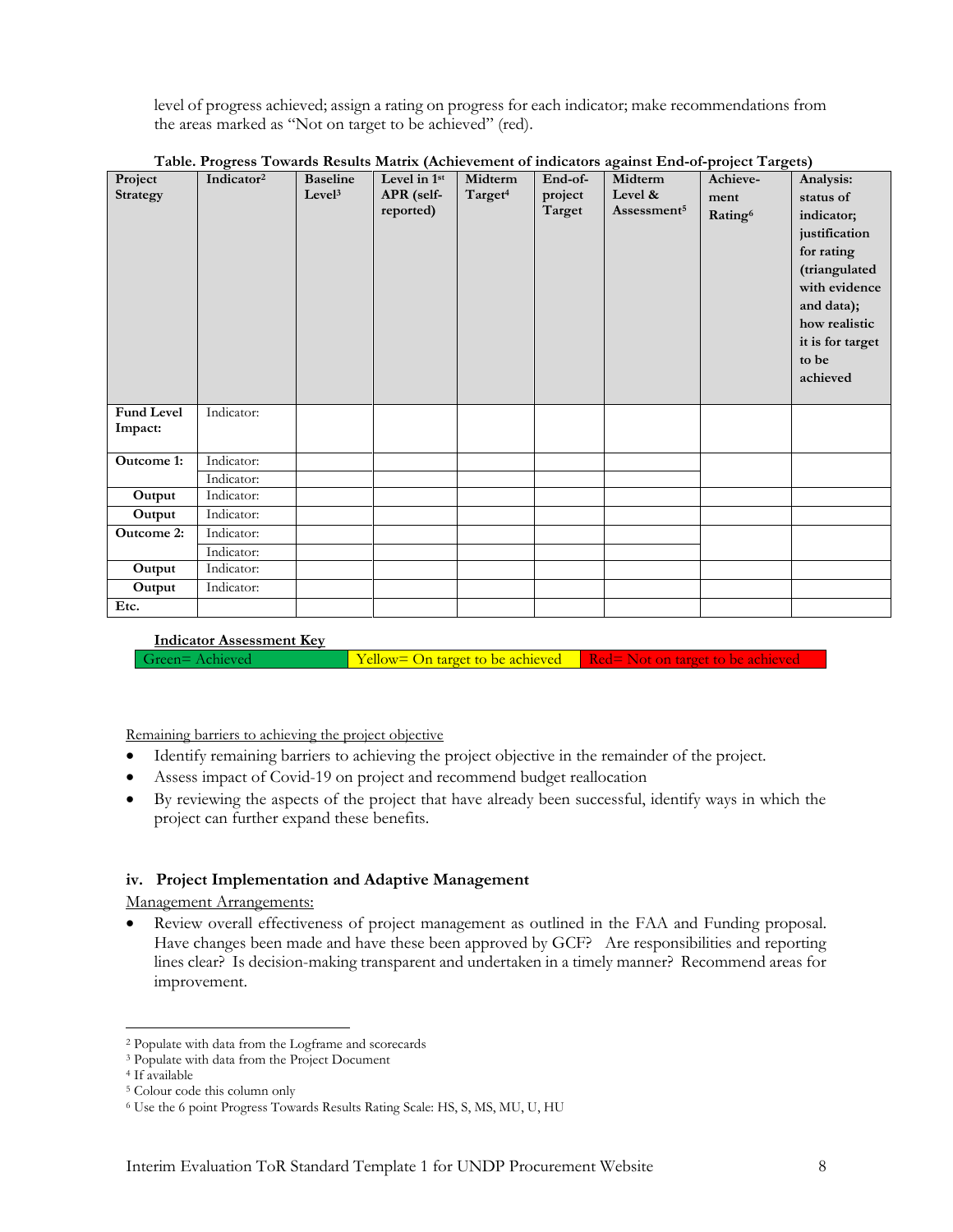- Review the quality of execution of the Executing Agency/Implementing Partner(s) and recommend areas for improvement.
- Review the quality of support provided by UNDP and recommend areas for improvement.

## Work Planning:

- Review any delays in project start-up and implementation, identify the causes and examine if they have been resolved.
- Are work-planning processes results-based? If not, suggest ways to re-orientate work planning to focus on results?
- Examine the use of the project's results framework/logframe as a management tool and review any changes made to it since project start.
- Assess the feasibility of completing the proposed activities within the given project timeline (if extension was sought for any project milestone; please consider the revised timelines as well) and make recommendations for extensions, as need be.

## Financing:

- Consider the financial management of the project, with specific reference to the cost-effectiveness of interventions.
- Have project resources been utilized in the most economical, effective and equitable ways possible (considering value for money; absorption rate; commitments versus disbursements and projected commitments; co-financing; etc.)?
- Does the project have the appropriate financial controls, including reporting and planning, that allow management to make informed decisions regarding the budget and allow for timely flow of funds?
- Informed by the co-financing monitoring table to be filled out, provide commentary on co-financing: is co-financing being used strategically to help the objectives of the project? Comment on the use of different financial streams (parallel, leveraged, mobilized finance), as applicable in the context of the project – see GCF policy on co-finance<sup>7</sup> . Discuss whether co-finance related conditions and covenants, as listed in the FAA, have been fulfilled, as applicable.
- Is the Project Team meeting with all co-financing partners regularly in order to align financing priorities and annual work plans?
- If co-finance is not materialising as planned, discuss the impact of that on the project and results on the ground.
- Assess factors that contributed to low/high expenditure rate

Coherence in climate finance delivery with other multilateral entities

- Who are the partners of the project and how strategic are they in terms of capacities and commitment?
- Is there coherence and complementarity by the project with other actors for local other climate change interventions?
- To what extent has the project complimented other on-going local level initiatives (by stakeholders, donors, governments) on climate change adaptation or mitigation efforts?
- How has the project contributed to achieving stronger and more coherent integration of shift to low emission sustainable development pathways and/or increased climate resilient sustainable development (GCF RMF/PMF Paradigm Shift objectives)? Please provide concrete examples and make specific suggestions on how to enhance these roles going forward.

Project-level Monitoring and Evaluation Systems:

<sup>7</sup> <https://www.greenclimate.fund/sites/default/files/document/policy-cofinancing.pdf>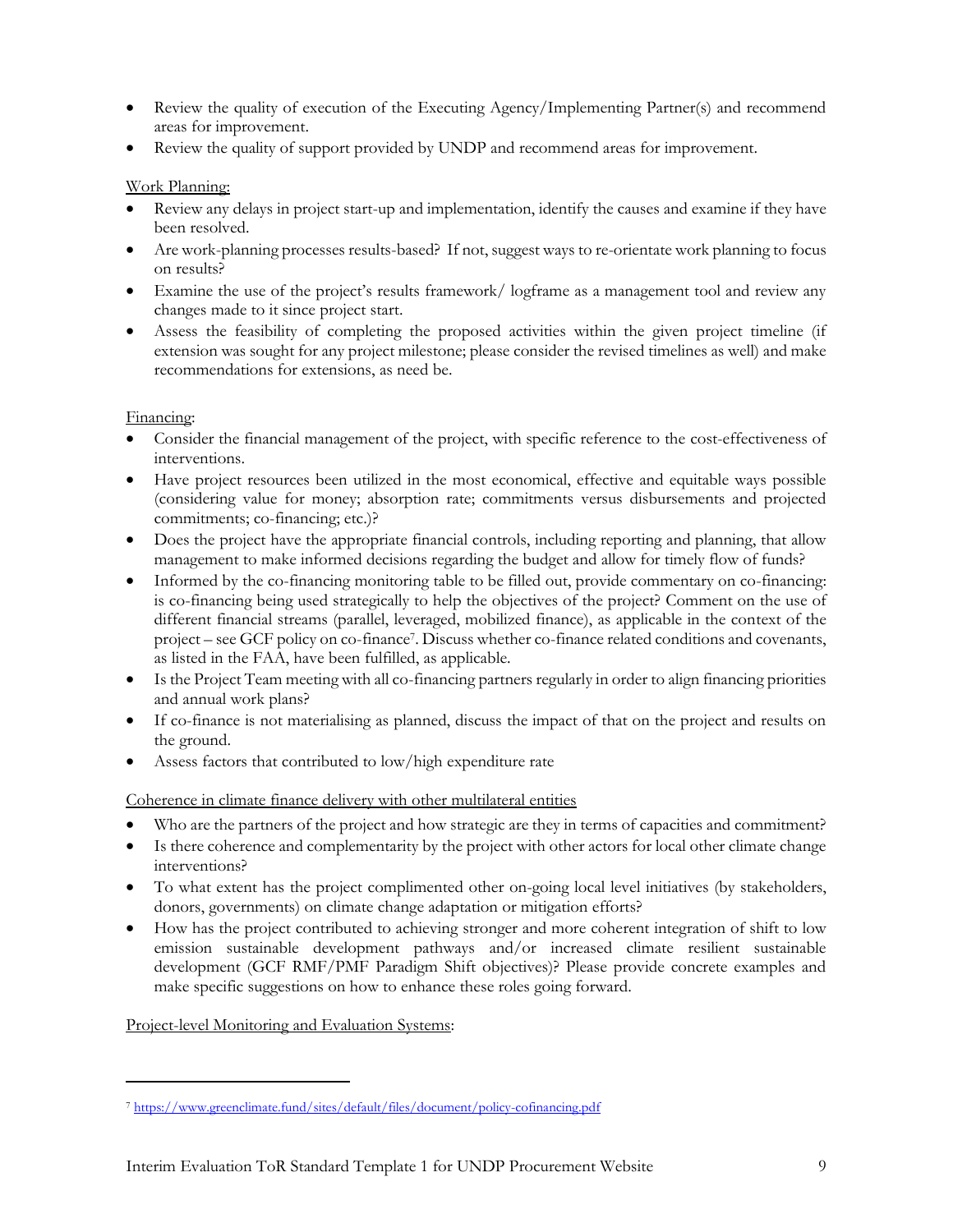- Review the monitoring tools currently being used: Do they provide the necessary information? Do they involve key partners? Do they use existing information? Are they efficient? Are they cost-effective? Are additional tools required? How could they be made more participatory and inclusive?
- Is project reporting and information generated by the project linked to national SDGs, NDC and other national reporting systems?
- Examine the financial management of the project monitoring and evaluation budget. Are sufficient resources being allocated to monitoring and evaluation? Are these resources being allocated effectively?

### Stakeholder Engagement:

- Project management: Has the project developed and leveraged the necessary and appropriate partnerships with direct and tangential stakeholders?
- Participation and country-driven processes: Do local and national government stakeholders support the objectives of the project? Do they continue to have an active role in project decision-making that supports efficient and effective project implementation?
- Participation and public awareness: To what extent has stakeholder involvement and public awareness contributed to the progress towards achievement of project objectives?
- Is a grievance mechanism in place? If so, assess its effectiveness

### Social and Environmental Standards (Safeguards)

- Validate the risks identified in the project's most current SESP/ESIA, and those risks' ratings; are any revisions needed?
- Summarize and assess the revisions made since Board Approval (if any) to:
	- o The project's overall safeguards risk categorization.
	- o The identified types of risks<sup>8</sup> (in the SESP).
	- o The individual risk ratings (in the SESP) .
- Describe and assess progress made in the implementation of the project's social and environmental management measures as outlined in the SESP submitted at the Funding Proposal stage (and prepared during implementation, if any), including any revisions to those measures. Such management measures might include Environmental and Social Management Plans (ESMPs) or other management plans, though can also include aspects of a project's design; refer to Question 6 in the SESP template for a summary of the identified management measures.

A given project should be assessed against the version of UNDP's safeguards policy that was in effect at the time of the project's approval.

#### Reporting:

- Assess how adaptive management changes have been reported by the project management and shared with the Project Board.
- Assess how well the Project Team and partners undertake and fulfil GCF reporting requirements (i.e. how have they addressed poorly-rated APRs, if applicable?)
- Assess how lessons derived from the adaptive management process have been documented, shared with key partners and internalized by partners.

#### Communications:

• Review internal project communication with stakeholders: Is communication regular and effective? Are there key stakeholders left out of communication? Are there feedback mechanisms when

<sup>8</sup> Risks are to be labeled with both the UNDP SES Principles and Standards, and the GEF's "types of risks and potential impacts": Climate Change and Disaster; Disadvantaged or Vulnerable Individuals or Groups; Disability Inclusion; Adverse Gender-Related impact, including Gender-based Violence and Sexual Exploitation; Biodiversity Conservation and the Sustainable Management of Living Natural Resources; Restrictions on Land Use and Involuntary Resettlement; Indigenous Peoples; Cultural Heritage; Resource Efficiency and Pollution Prevention; Labor and Working Conditions; Community Health, Safety and Security.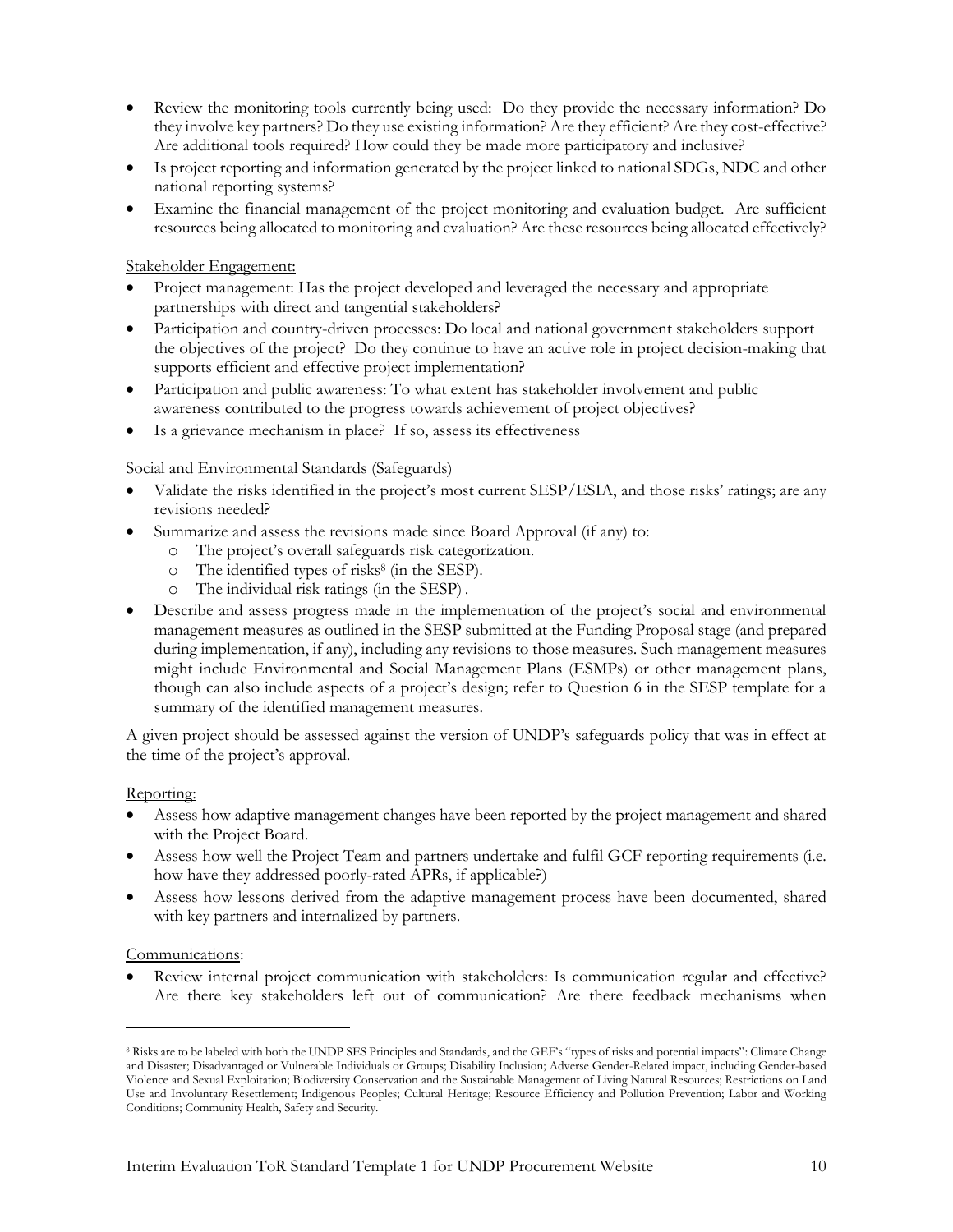communication is received? Does this communication with stakeholders contribute to their awareness of project outcomes and activities and investment in the sustainability of project results?

- Review external project communication: Are proper means of communication established or being established to express the project progress and intended impact to the public (is there a web presence, for example? Or did the project implement appropriate outreach and public awareness campaigns?)
- For reporting purposes, write one half-page paragraph that summarizes the project's progress towards results in terms of contribution to sustainable development benefits, as well as global environmental benefits.

### **v. Sustainability**

- Validate whether the risks identified in the FAA and Funding proposal, APRs and the ATLAS Risk Management Module are the most important and whether the risk ratings applied are appropriate and up to date. If not, explain why.
- In addition, assess the following risks to sustainability:

### Financial risks to sustainability:

What is the likelihood of financial and economic resources not being available once the GCF assistance ends (consider potential resources can be from multiple sources, such as the public and private sectors, income generating activities, and other funding that will be adequate financial resources for sustaining project's outcomes)?

### Socio-economic risks to sustainability:

• Are there any social or political risks that may jeopardize sustainability of project outcomes? What is the risk that the level of stakeholder ownership (including ownership by governments and other key stakeholders) will be insufficient to allow for the project outcomes/benefits to be sustained? Do the various key stakeholders see that it is in their interest that the project benefits continue to flow? Is there sufficient public / stakeholder awareness in support of the long-term objectives of the project? Are lessons learned being documented by the Project Team on a continual basis and shared/ transferred to appropriate parties who could learn from the project and potentially replicate and/or scale it in the future?

#### Institutional Framework and Governance risks to sustainability:

• Do the legal frameworks, policies, governance structures and processes pose risks that may jeopardize sustenance of project benefits? While assessing this parameter, also consider if the required systems/ mechanisms for accountability, transparency, and technical knowledge transfer are in place.

## Environmental risks to sustainability:

Are there any environmental risks that may jeopardize sustenance of project outcomes?

## **vi. Country Ownership**

- To what extent is the project aligned with national development plans, national plans of action on climate change, or sub-national policy as well as projects and priorities of the national partners?
- How well is country ownership reflected in the project governance, coordination and consultation mechanisms or other consultations?
- To what extent are country level systems for project management or M&E utilized in the project?
- Is the project, as implemented, responsive to local challenges and relevant/appropriate/strategic in relation to SDG indicators, National indicators, GCF RMF/PMF indicators, AE indicators, or other goals?
- Were the modes of deliveries of the outputs appropriate to build essential/necessary capacities, promote national ownership and ensure sustainability of the result achieved?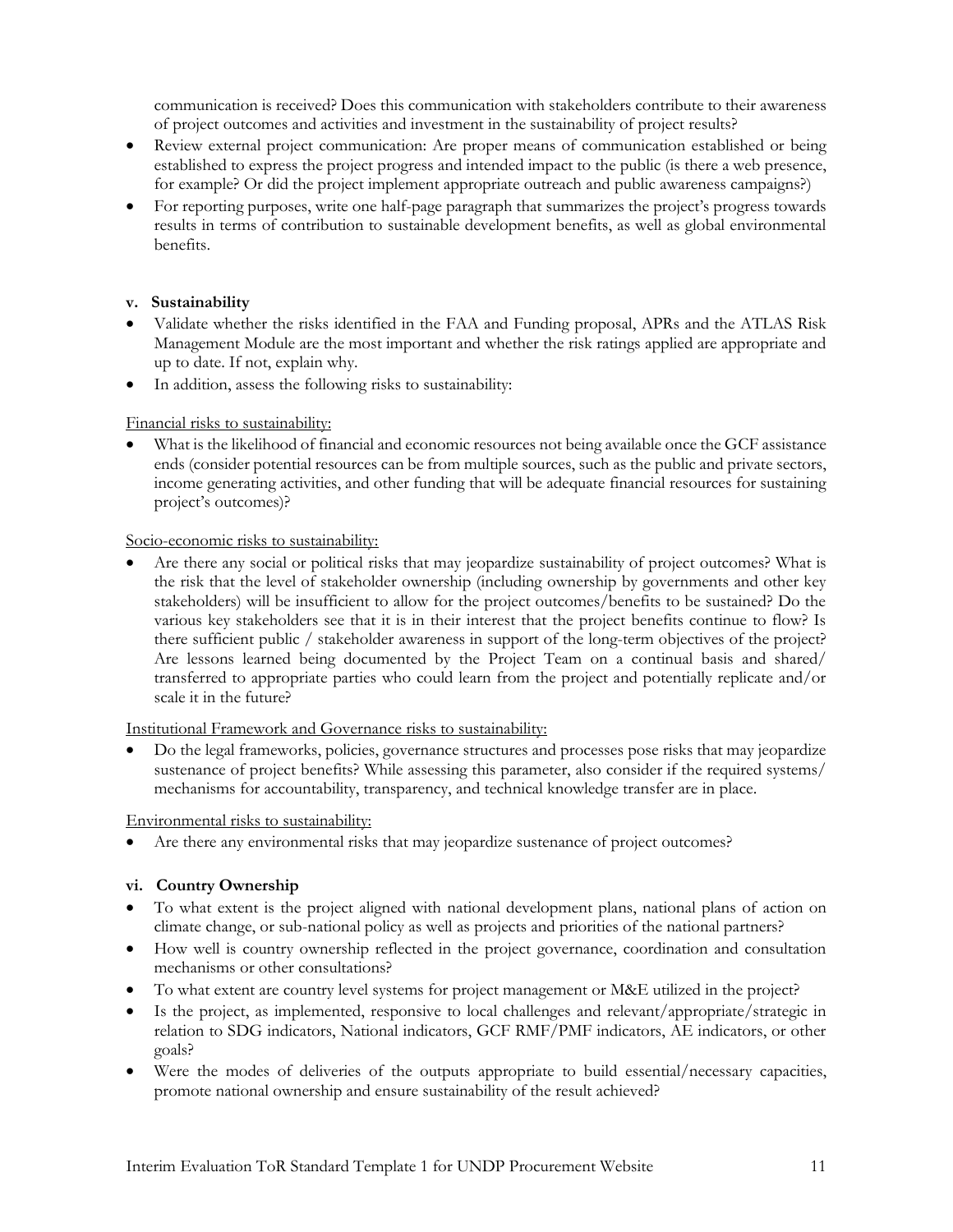## **vii. Gender equity**

- Does the project only rely on sex-disaggregated data per population statistics?
- Are financial resources/project activities explicitly allocated to enable women to benefit from project interventions?
- Does the project account in activities and planning for local gender dynamics and how project interventions affect women as beneficiaries?
- Do women as beneficiaries know their rights and/or benefits from project activities/interventions?
- How do the results for women compare to those for men?
- Is the decision-making process transparent and inclusive of both women and men?
- To what extent are female stakeholders or beneficiaries satisfied with the project gender equality results?
- Did the project sufficiently address cross cutting issues including gender?
- How does the project incorporate gender in its governance or staffing?

## **viii. Innovativeness in results areas**

• What are the lessons learned to enrich learning and knowledge generation in terms of how the project played in the provision of "thought leadership," "innovation," or "unlocked additional climate finance" for climate change adaptation/mitigation in the project and country context? Please provide concrete examples and make specific suggestions on how to enhance these roles going forward.

## **ix. Unexpected results, both positive and negative**

- What has been the project's ability to adapt and evolve based on continuous lessons learned and the changing development landscape? Please account for factors both within the AE/EE and external.
- Can any unintended or unexpected positive or negative effects be observed as a consequence of the project's interventions?
- What factors have contributed to the unintended outcomes, outputs, activities, results?
- Do any of the unintended results constitute a major change?<sup>9</sup>

## **x. Replication and Scalability**

- What are project lessons learned, failures/lost opportunities to date? What might have been done better or differently?
- Assess the effectiveness of exit strategies and approaches to phase out assistance provided by the project including contributing factors and constraints? Is there a need for recalibration?
- What factors of the project achievements are contingent on specific local context or enabling environment factors?
- Are the actions and results from project interventions likely to be sustained, ideally through ownership by the local partners and stakeholders?
- What are the key factors that will require attention in order to improve prospects of sustainability, scalability or replication of project outcomes/outputs/results?

## **Conclusions & Recommendations**

<sup>&</sup>lt;sup>9</sup> See Section '9.4 Major Changes and Restructuring' in the **[GCF Programming Manual](https://www.greenclimate.fund/document/programming-manual)**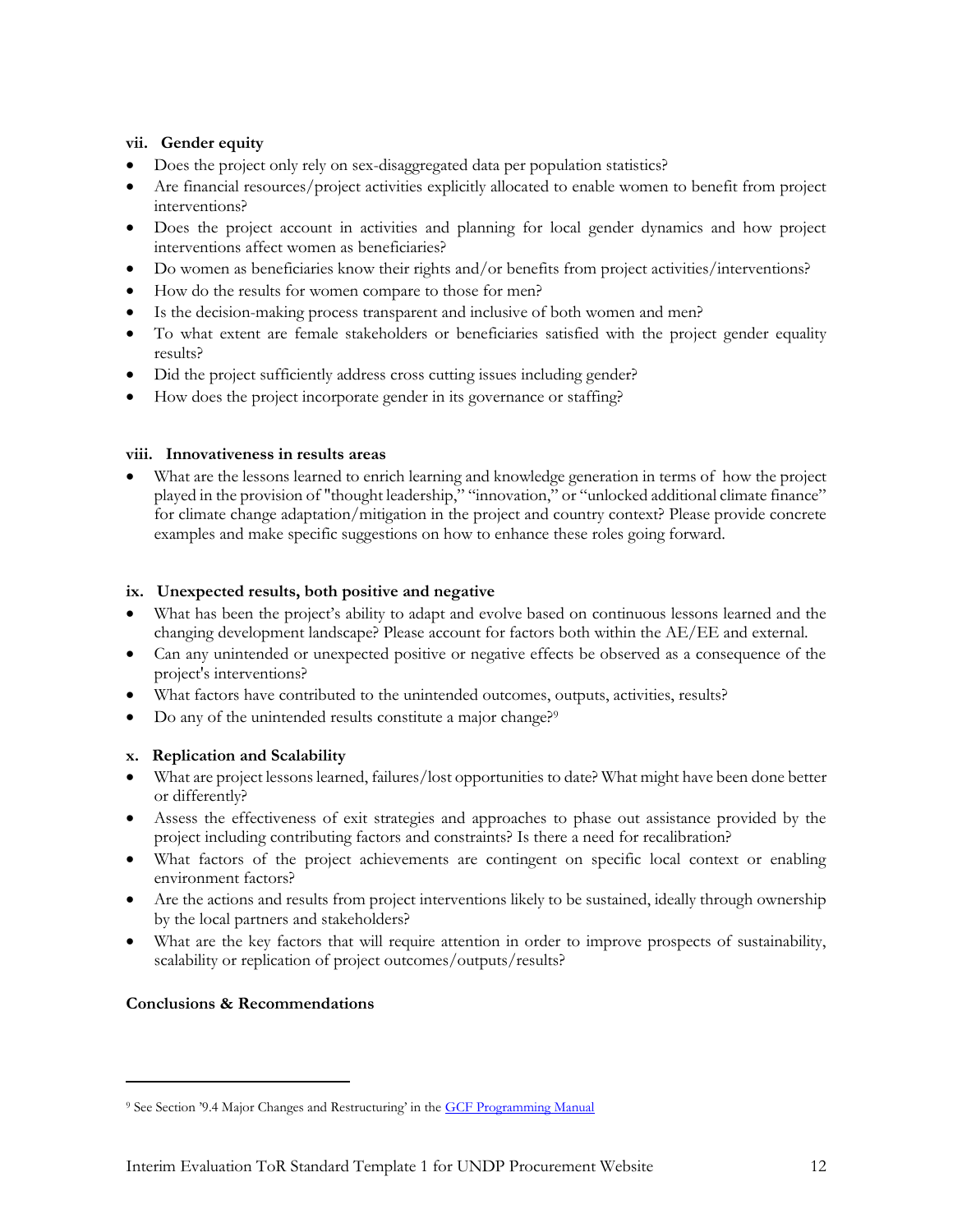The Interim Evaluation team will include a section of the report setting out the evaluation's evidence-based conclusions, in light of the findings. Explain whether the project will be able to achieve planned development objective and outcomes by the end of implementation.

Recommendations should be succinct suggestions for critical intervention that are specific, measurable, achievable, and relevant. A recommendation table should be put in the report's executive summary.

The Interim Evaluation team should make no more than 10 recommendations total.

### **Ratings**

The Interim Evaluation team will include its ratings of the project's results and brief descriptions of the associated achievements in an *Interim Evaluation Ratings & Achievement Summary Table* in the Executive Summary of the Interim Evaluation report. See Annex E for ratings scales. No rating on Project Strategy and no overall project rating is required.

### **Table. Interim Evaluation Ratings & Achievement Summary Table for the GCF funded project – 'Accelerating the transformational shift to a low carbon economy in the Republic of Mauritius'**

| Measure                 | <b>Interim Evaluation</b>  | <b>Achievement Description</b> |
|-------------------------|----------------------------|--------------------------------|
|                         | Rating <sup>10</sup>       |                                |
| <b>Project Strategy</b> | N/A                        |                                |
| <b>Progress Towards</b> | Objective Achievement      |                                |
| <b>Results</b>          | Rating: (rate 6 pt. scale) |                                |
|                         | Outcome 1                  |                                |
|                         | Achievement Rating:        |                                |
|                         | (rate 6 pt. scale)         |                                |
|                         | Outcome 2                  |                                |
|                         | Achievement Rating:        |                                |
|                         | (rate 6 pt. scale)         |                                |
|                         | Outcome 3                  |                                |
|                         | Achievement Rating:        |                                |
|                         | (rate 6 pt. scale)         |                                |
|                         | Etc.                       |                                |
| Project                 | (rate 6 pt. scale)         |                                |
| Implementation &        |                            |                                |
| Adaptive                |                            |                                |
| Management              |                            |                                |
| Sustainability          | (rate 4 pt. scale)         |                                |

## **6. TIMEFRAME**

The total duration of the Interim Evaluation will be approximately 40 working days over a time period of 25 weeks. The tentative Interim Evaluation timeframe is as follows:

<sup>10</sup> Ratings for Objective/Outcome Achievement and Project Implementation & Adaptive Management: 6 = Highly Satisfactory (HS): exceeds expectations and/or no shortcomings; 5 = Satisfactory (S): meets expectations and/or no or minor shortcomings; 4 = Moderately Satisfactory (MS): more or less meets expectations and/or some shortcomings; 3 = Moderately Unsatisfactory (MU): somewhat below expectations and/or significant shortcomings; 2 = Unsatisfactory (U): substantially below expectations and/or major shortcomings; 1 = Highly Unsatisfactory (HU): severe shortcomings, Unable to Assess  $(U/A)$ : available information does not allow an assessment

Ratings for Sustainability: 4 = Likely (L): negligible risks to sustainability; 3 = Moderately Likely (ML): moderate risks to sustainability; 2 = Moderately Unlikely (MU): significant risks to sustainability; 1 = Unlikely (U): severe risks to sustainability; Unable to Assess (U/A): Unable to assess the expected incidence and magnitude of risks to sustainability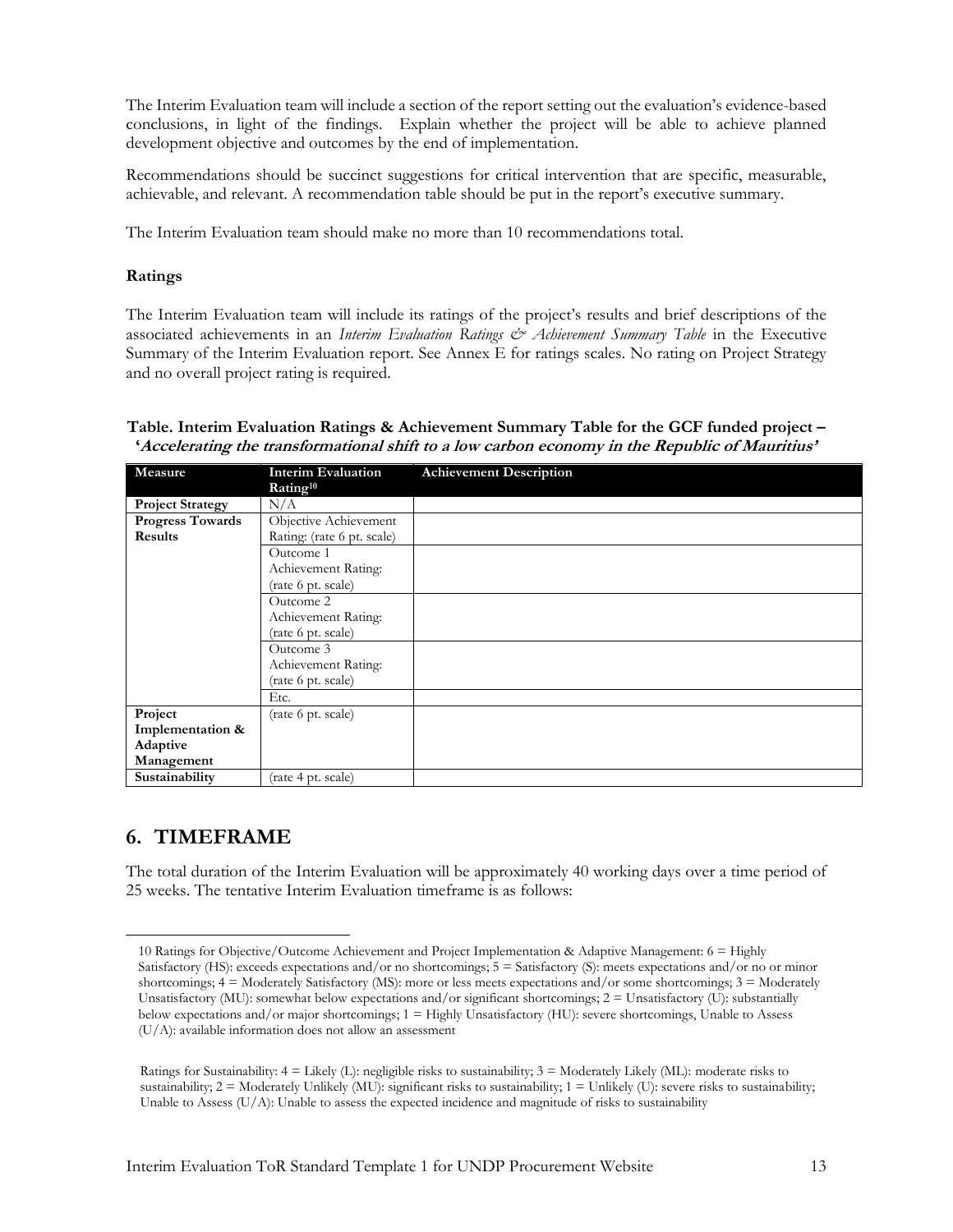| <b>ACTIVITY</b>                                                                                                                                                                                   | <b>NUMBER OF</b><br><b>WORKING DAYS</b> | <b>COMPLETION</b><br><b>DATE</b> |
|---------------------------------------------------------------------------------------------------------------------------------------------------------------------------------------------------|-----------------------------------------|----------------------------------|
| Desk review and Inception Report<br>Ι.                                                                                                                                                            |                                         |                                  |
| Document review and preparation of Interim Evaluation<br>(IE) Inception Report; Submission of IE Inception Report<br>(Inception Report due no later than 1 week before the<br>evaluation mission) | 5 days                                  | 23 July 2021                     |
| II. Mission and Data Collection                                                                                                                                                                   |                                         |                                  |
| IE mission: stakeholder meetings, interviews, field visits                                                                                                                                        | 15 days                                 | 13 August 2021                   |
| Presentation of initial findings- last day of the Interim                                                                                                                                         | $2 \; day$                              | 18 August 2021                   |
| Evaluation mission                                                                                                                                                                                |                                         |                                  |
| <b>III.Report Writing</b>                                                                                                                                                                         |                                         |                                  |
| Preparation and submission of Draft IE Report #1 (at least<br>5 1/2 weeks before final report due date)                                                                                           | 9 days                                  | 31 August 2021                   |
| Incorporation of comments on Draft IE Report #1;                                                                                                                                                  | 4 days                                  | 7 September 2021                 |
| Preparation and submission of Draft IE Report #2 (at least<br>5 weeks before final report due date)                                                                                               |                                         |                                  |
| Incorporation of comments from Draft IE Report #2 and                                                                                                                                             | 5 days                                  | 8 October 2021                   |
| Finalization of IE report + completed audit trail from                                                                                                                                            |                                         |                                  |
| feedback on draft report (note: there might be a need to                                                                                                                                          |                                         |                                  |
| accommodate possible time delay in dates for circulation and review of                                                                                                                            |                                         |                                  |
| the draft report, as some feedback/ questions might be coming from                                                                                                                                |                                         |                                  |
| the donor outside of this timeline; therefore flexibility within the                                                                                                                              |                                         |                                  |
| contract period might be required)                                                                                                                                                                |                                         |                                  |

Options for site visits should be provided in the Inception Report.

# **7. MIDTERM REVIEW DELIVERABLES**

| #                       | Deliverable             | Description                 | Timing            | <b>Responsibilities</b>     |
|-------------------------|-------------------------|-----------------------------|-------------------|-----------------------------|
| 1                       | Interim                 | Proposed evaluation         | by 23 July 2021   | Interim Evaluation          |
|                         | <b>Evaluation (IE)</b>  | methodology, work plan      |                   | team submits to the         |
|                         | <b>Inception Report</b> | and structure of the        |                   | Commissioning Unit          |
|                         |                         | Interim Evaluation report,  |                   | and project                 |
|                         |                         | and options for site visits |                   | management                  |
| 2                       | Presentation            | Initial Findings            | End of evaluation | Interim Evaluation          |
|                         |                         |                             | mission by 18     | Team presents to            |
|                         |                         |                             | August 2021       | project management          |
|                         |                         |                             |                   | and the Commissioning       |
|                         |                         |                             |                   | Unit                        |
| $\overline{\mathbf{3}}$ | Draft IE Report         | Full report (using          | by 31 August 2021 | Interim Evaluation          |
|                         | #1                      | guidelines on content       |                   | Team sends draft to the     |
|                         |                         | outlined in Annex B) with   |                   | Commissioning Unit,         |
|                         |                         | annexes                     |                   | reviewed by RTA,            |
|                         |                         |                             |                   | <b>Project Coordinating</b> |
|                         |                         |                             |                   | Unit, NDA focal point       |
| 4                       | Draft IE Report         | Full report (using          | by 7September     | Interim Evaluation          |
|                         | #2                      | guidelines on content       | 2021              | Team sends draft to the     |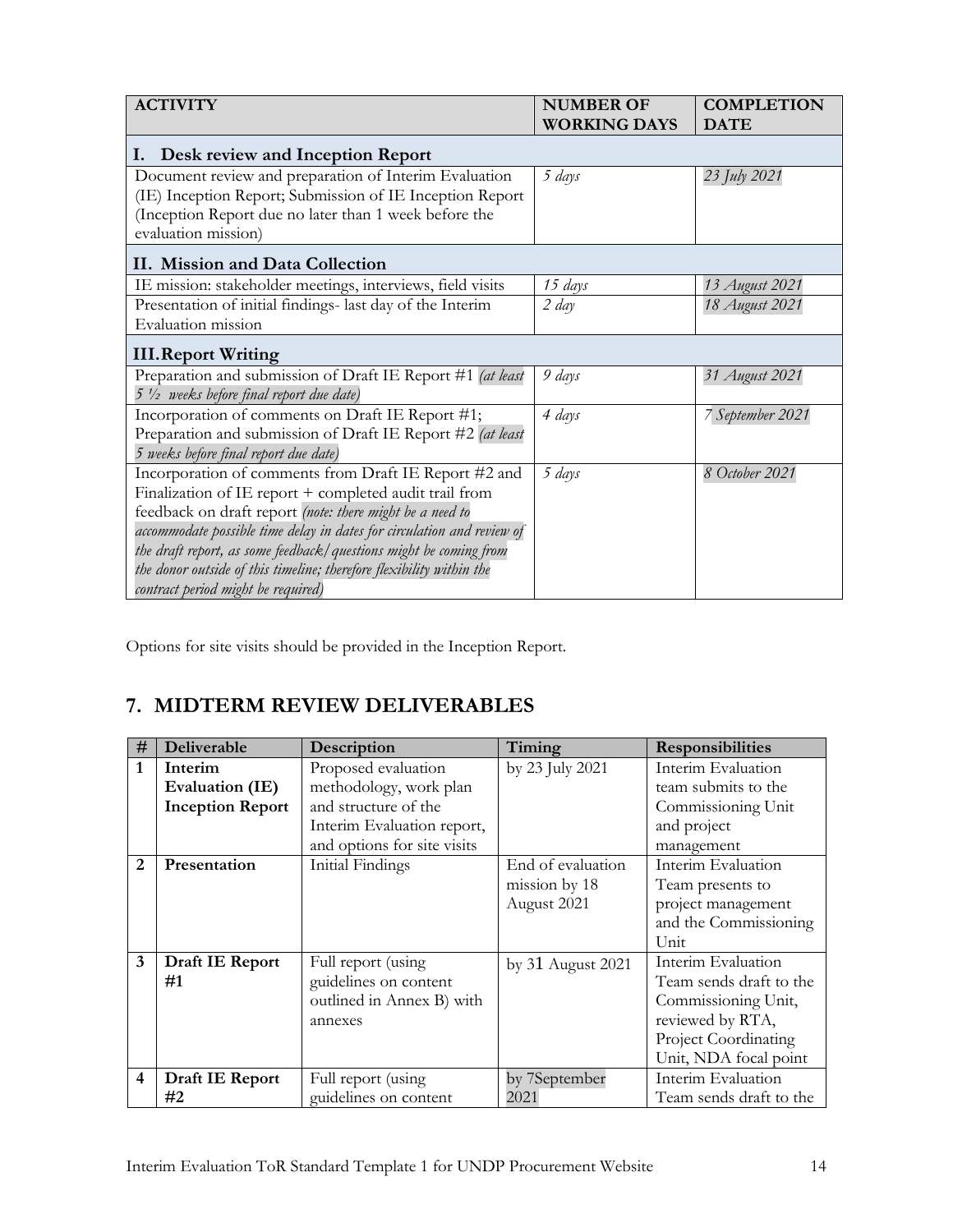|   |                      | outlined in Annex B) with  |                   | Commissioning Unit,         |
|---|----------------------|----------------------------|-------------------|-----------------------------|
|   |                      | annexes                    |                   | reviewed by RTA,            |
|   |                      |                            |                   | <b>Project Coordinating</b> |
|   |                      |                            |                   | Unit, NDA focal point       |
| 5 | <b>Final Interim</b> | Revised report with audit  | by 8 October 2021 | Interim Evaluation          |
|   | Evaluation           | trail detailing how all    |                   | Team sends final report     |
|   | $Report* + Audi$     | received comments have     |                   | Commissioning Unit          |
|   | Trail                | (and have not) been        |                   |                             |
|   |                      | addressed in the final     |                   |                             |
|   |                      | report                     |                   |                             |
| 6 | Concluding           | Meeting to present and     | Within 1-2 weeks  | Led by Interim              |
|   | Stakeholder          | discuss key findings and   | of completion of  | Evaluation team or          |
|   | Workshop             | recommendations of the     | final Interim     | Project Team and            |
|   |                      | evaluation report, and key | Evaluation report | Commissioning Unit          |
|   |                      | actions in response to the |                   |                             |
|   |                      | report.                    |                   |                             |

\*The final Interim Evaluation report must be in English. If applicable, the Commissioning Unit may choose to arrange for a translation of the report into a language more widely shared by national stakeholders.

# **8. INTERIM EVALUATION ARRANGEMENTS**

The principal responsibility for managing this IE resides with the Commissioning Unit. The Commissioning Unit for this project's IE is *UNDP Mauritius/Seychelles Country Office.* During this assignment, the Interim Evaluation team will report to the M&E Focal Point in the Commissioning Unit who will provide guidance and ensure satisfactory completion of deliverables.

The Commissioning Unit will contract the IE team and ensure the timely provision of per diems and travel arrangements within Mauritius. The Project Team will be responsible for liaising with the Interim Evaluation team to provide all relevant documents, set up stakeholder interviews, and arrange field visits.

# **9. TEAM COMPOSITION**

A team of *two independent consultants* will conduct the IE - one team leader (with experience and exposure to projects and evaluations in other regions globally) and one team expert, usually from the country of the project and/or with expertise in a relevant area) The consultants cannot have participated in the project preparation, formulation, and/or implementation (including the writing of the Project Document) and should not have a conflict of interest with project's related activities.

Education

• A Master's degree in Electrical engineering, Energy Economics, Renewable Energy, Management, or other closely related field (15 points)

## Work Experience

- Recent experience with result-based management evaluation methodologies (10 points);
- Experience applying SMART indicators and reconstructing or validating baseline scenarios (10 points);
- Competence in adaptive management, as applied to Electrical engineering, Energy Economics, Renewable Energy or similar fields (10 points);
- Experience working in Small Islands Developing States is an asset;
- Experience working with donors funded project (10 points);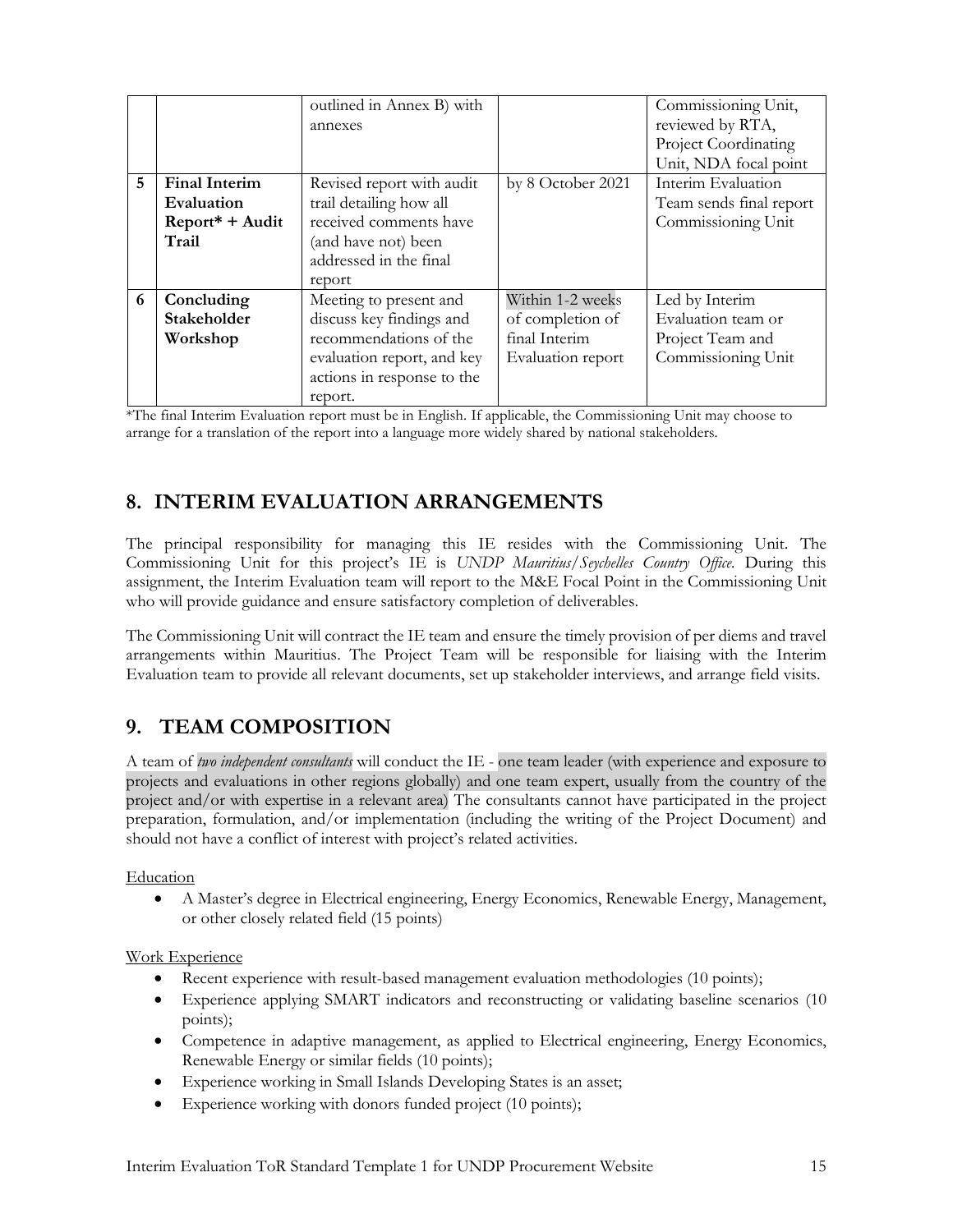- Work experience in relevant technical areas for at least 10 years;
- Demonstrated understanding of issues related to gender and social and environmental safeguards; experience in gender sensitive evaluation and analysis.
- Excellent communication skills (5 points);
- Project evaluation/review experiences within United Nations system will be considered an asset  $(10 \text{ points});$

**Language** 

• Fluency in written and spoken English (10 points)

## **10. EVALUATOR ETHICS**

The evaluation team will be held to the highest ethical standards and is required to sign a code of conduct (see ToR Annex D) upon acceptance of the assignment. This evaluation will be conducted in accordance with the principles outlined in the UNE[G Ethical Guidelines for Evaluation.](http://www.unevaluation.org/document/detail/2866) The IE team must safeguard the rights and confidentiality of information providers, interviewees and stakeholders through measures to ensure compliance with legal and other relevant codes governing collection of data and reporting on data. The IE team must also ensure security of collected information before and after the IE and protocols to ensure anonymity and confidentiality of sources of information where that is expected. The information knowledge and data gathered in the IE process must also be solely used for the evaluation and not for other uses without the express authorization of UNDP and partners.

# **11. PAYMENT MODALITIES AND SPECIFICATIONS**

20% upon satisfactory delivery and approval of the final Interim Evaluation Inception Report 50% upon satisfactory delivery of the of the first draft Interim Evaluation report

30% upon satisfactory delivery and approval of the final Interim Evaluation report by the Commissioning Unit, UNDP Nature, Climate and Energy (NCE) Regional Technical Advisor and UNDP NCE Principal Technical Advisor +submission of completed Audit Trail

Criteria for issuing the final payment of 30%<sup>11</sup>:

- i) The final IE report includes all requirements outlined in the IE TOR and is in accordance with the IE guidance.
- ii) The final IE report is clearly written, logically organized, and is specific for this project (i.e. text has not been cut & pasted from other IE reports).
- iii) The Audit Trail includes responses to and justification for each comment listed.
- iv) RTA approvals are via signatures on the TE Report Clearance Form)

<sup>&</sup>lt;sup>11</sup> The Commissioning Unit is obligated to issue payments to the IE team as soon as the terms under the ToR are fulfilled. If there is an ongoing discussion regarding the quality and completeness of the final deliverables that cannot be resolved between the Commissioning Unit and the IE team, the Regional M&E Advisor and Vertical Fund Directorate will be consulted. If needed, the Commissioning Unit's senior management, Procurement Services Unit and Legal Support Office will be notified as well so that a decision can be made about whether or not to withhold payment of any amounts that may be due to the evaluator(s), suspend or terminate the contract and/or remove the individual contractor from any applicable rosters. See the UNDP Individual Contract Policy for further details:

[https://popp.undp.org/\\_layouts/15/WopiFrame.aspx?sourcedoc=/UNDP\\_POPP\\_DOCUMENT\\_LIBRARY/Public/PSU\\_Indi](https://popp.undp.org/_layouts/15/WopiFrame.aspx?sourcedoc=/UNDP_POPP_DOCUMENT_LIBRARY/Public/PSU_Individual%20Contract_Individual%20Contract%20Policy.docx&action=default) [vidual%20Contract\\_Individual%20Contract%20Policy.docx&action=default](https://popp.undp.org/_layouts/15/WopiFrame.aspx?sourcedoc=/UNDP_POPP_DOCUMENT_LIBRARY/Public/PSU_Individual%20Contract_Individual%20Contract%20Policy.docx&action=default)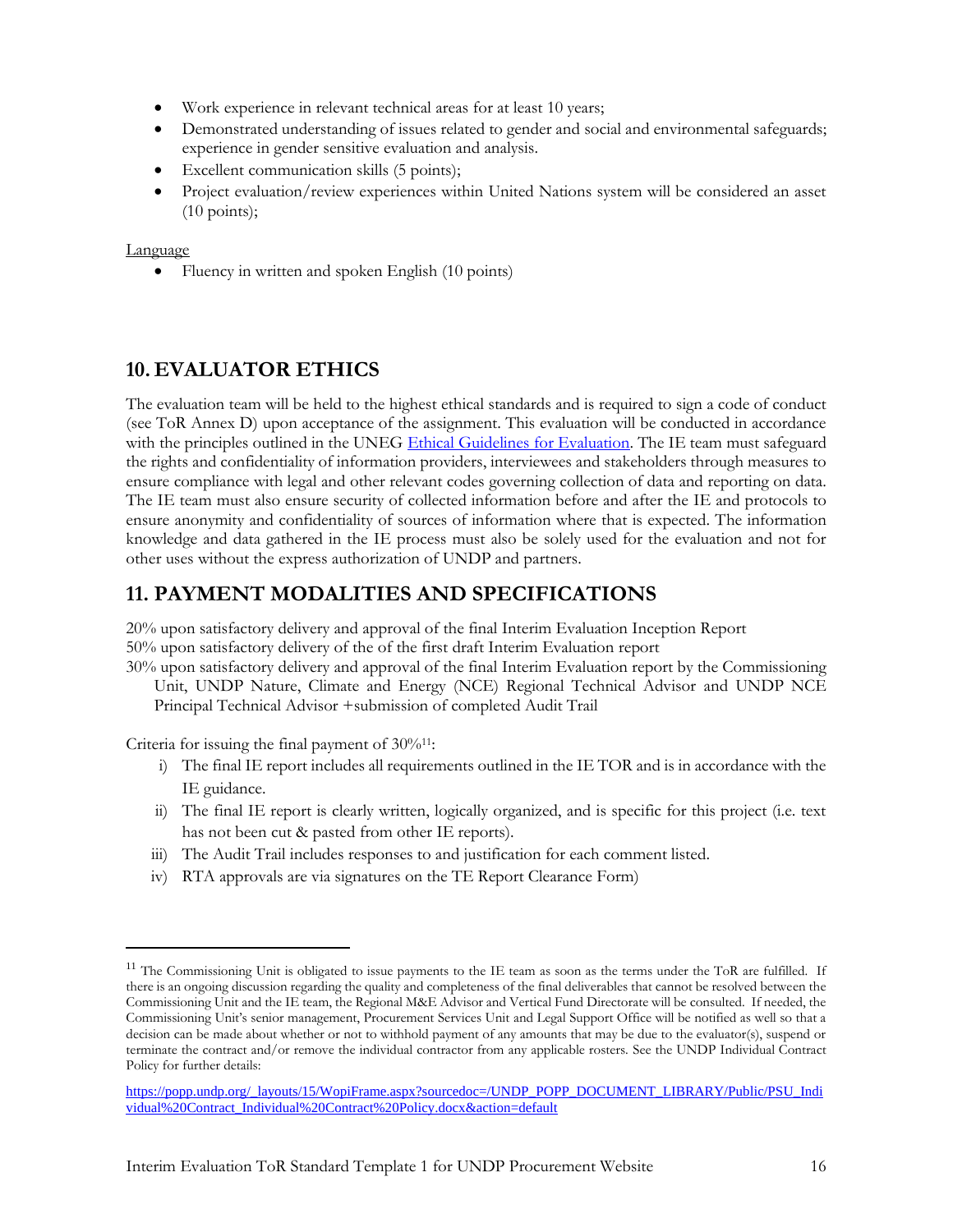# **12.APPLICATION PROCESS<sup>12</sup>**

*(Commissioning Unit to adjust this section, as appropriate)*

#### **Recommended Presentation of Proposal:**

- a) **Letter of Confirmation of Interest and Availability** using the [template](https://intranet.undp.org/unit/bom/pso/Support%20documents%20on%20IC%20Guidelines/Template%20for%20Confirmation%20of%20Interest%20and%20Submission%20of%20Financial%20Proposal.docx)<sup>13</sup> provided by UNDP;
- b) **CV** and a **Personal History Form** [\(P11 form](http://www.undp.org/content/dam/undp/library/corporate/Careers/P11_Personal_history_form.doc)<sup>14</sup>);
- c) **Brief description of approach to work/technical proposal** of why the individual considers him/herself as the most suitable for the assignment, and a proposed methodology on how they will approach and complete the assignment; (max 1 page)
- d) **Financial Proposal** that indicates the all-inclusive fixed total contract price and all other travel related costs (such as flight ticket, per diem, etc), supported by a breakdown of costs, as per template attached to the [Letter of Confirmation of Interest template.](http://procurement-notices.undp.org/view_file.cfm?doc_id=29916) If an applicant is employed by an organization/company/institution, and he/she expects his/her employer to charge a management fee in the process of releasing him/her to UNDP under Reimbursable Loan Agreement (RLA), the applicant must indicate at this point, and ensure that all such costs are duly incorporated in the financial proposal submitted to UNDP.

The International Consultant will be sourced from the GPN ExpRes roster from which a long list of CVs will be shared with the Country Office matching the selection criteria. The CO will formulate a shortlist of candidates who will be contacted by the GPN roster management team

**ToR ANNEX A: List of Documents to be reviewed by the Interim Evaluation Team** 

- 1. Funding Proposal
- 2. Funded Activity Agreement (FAA)
- 3. UNDP Project Document
- 4. UNDP Environmental and Social Screening results

[https://intranet.undp.org/unit/bom/pso/Support%20documents%20on%20IC%20Guidelines/Template%20for%20Confirma](https://intranet.undp.org/unit/bom/pso/Support%20documents%20on%20IC%20Guidelines/Template%20for%20Confirmation%20of%20Interest%20and%20Submission%20of%20Financial%20Proposal.docx) [tion%20of%20Interest%20and%20Submission%20of%20Financial%20Proposal.docx](https://intranet.undp.org/unit/bom/pso/Support%20documents%20on%20IC%20Guidelines/Template%20for%20Confirmation%20of%20Interest%20and%20Submission%20of%20Financial%20Proposal.docx)

<sup>12</sup> Engagement of the consultants should be done in line with guidelines for hiring consultants in the POPP: <https://info.undp.org/global/popp/Pages/default.aspx> 13

<sup>14</sup> [http://www.undp.org/content/dam/undp/library/corporate/Careers/P11\\_Personal\\_history\\_form.doc](http://www.undp.org/content/dam/undp/library/corporate/Careers/P11_Personal_history_form.doc)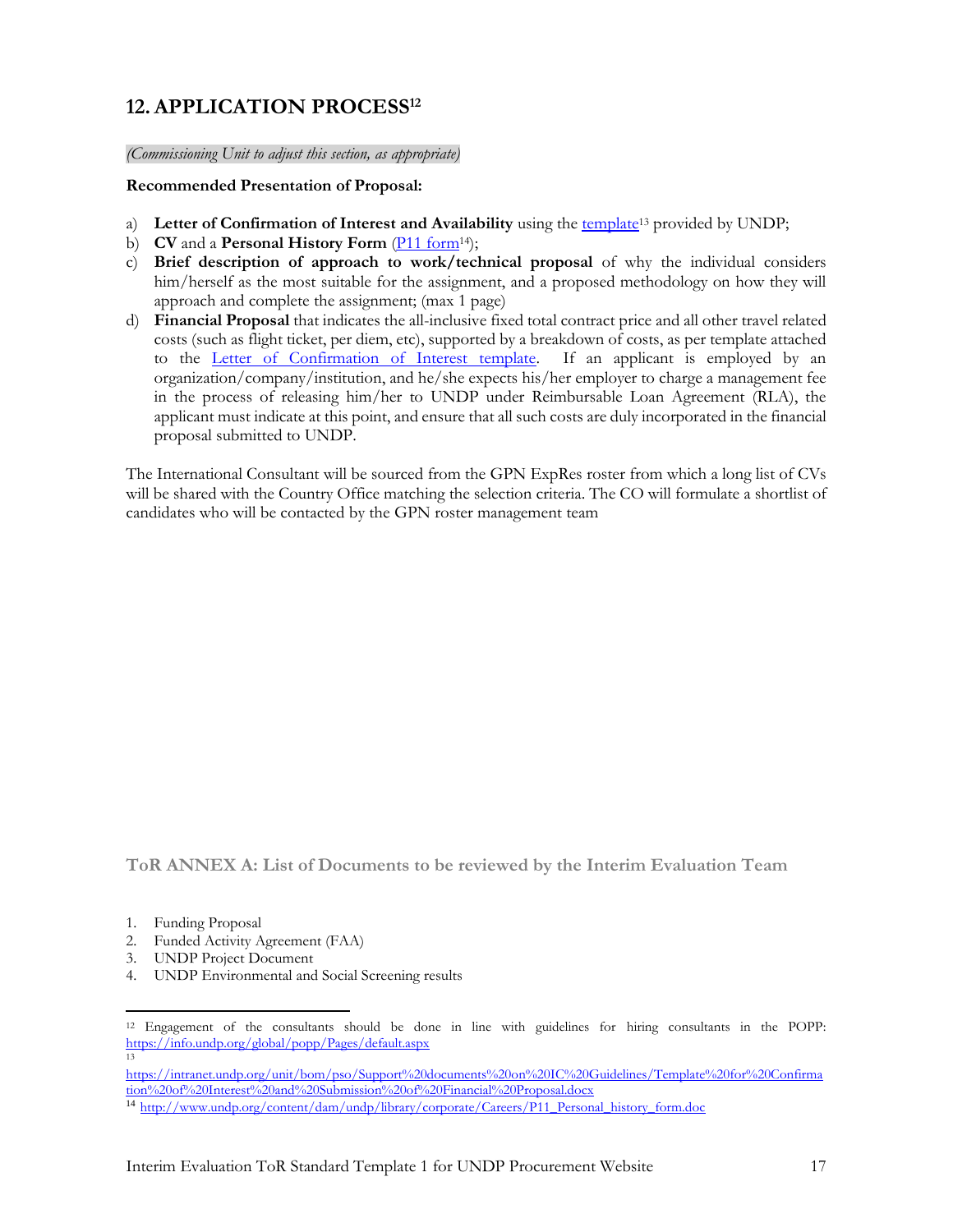- 5. Project Inception Report
- 6. All Annual Performance Reports (APRs)
- Progress reports and work plans of the various implementation task teams
- 8. Audit reports
- 9. Mission reports
- 10. All monitoring reports prepared by the project
- 11. Financial and Administration guidelines used by Project Team

The following documents will also be available:

- 12. Project operational guidelines, manuals and systems
- 13. UNDP country/countries programme document(s)
- 14. Minutes of the Project Board Meetings and other meetings (i.e. Project Appraisal Committee meetings)
- 15. Project site location maps

**ToR ANNEX B: Guidelines on Contents for the Interim Evaluation Report**<sup>15</sup>

- **i.** Basic Report Information *(for opening page or title page)*
	- Title of UNDP-supported GCF-financed project
	- UNDP PIMS# and GCF project ID#
	- Interim Evaluation time frame and date of report
	- Region and countries included in the project
	- Executing Agency/Implementing Partner and other project partners
	- Interim Evaluation team members
- **ii.** Acknowledgements
- **iii.** Table of Contents
- **iv.** Acronyms and Abbreviations
- **v.** Project Information Table
- **1.** Executive Summary *(2-3 pages)*
	- Project Description (brief)
	- Project Progress Summary
	- Interim Evaluation Ratings & Achievement Summary Table
	- Concise summary of conclusions
	- Recommendations Summary Table
- **2.** Introduction *(2-3 pages)*
	- Purpose of the Interim Evaluation and objectives
	- Scope & Methodology: principles of design and execution of the Interim Evaluation, Interim Evaluation approach and data collection methods, limitations
	- Structure of the Interim Evaluation report
- **3.** Project Description and Background Context *(3-5 pages)*
	- Development context: environmental, socio-economic, institutional, and policy factors relevant to the project objective and scope
	- Problems that the project sought to address: threats and barriers targeted
	- Project Description and Strategy: objective, outcomes and expected results, description of field sites (if any)
	- Project Implementation Arrangements: short description of the Project Board, key implementing partner arrangements, etc.
	- Project timing and milestones
	- Main stakeholders: summary list
- **4.** Findings *(12-14 pages)*

<sup>15</sup> The Report length should not exceed *40* pages in total (not including annexes).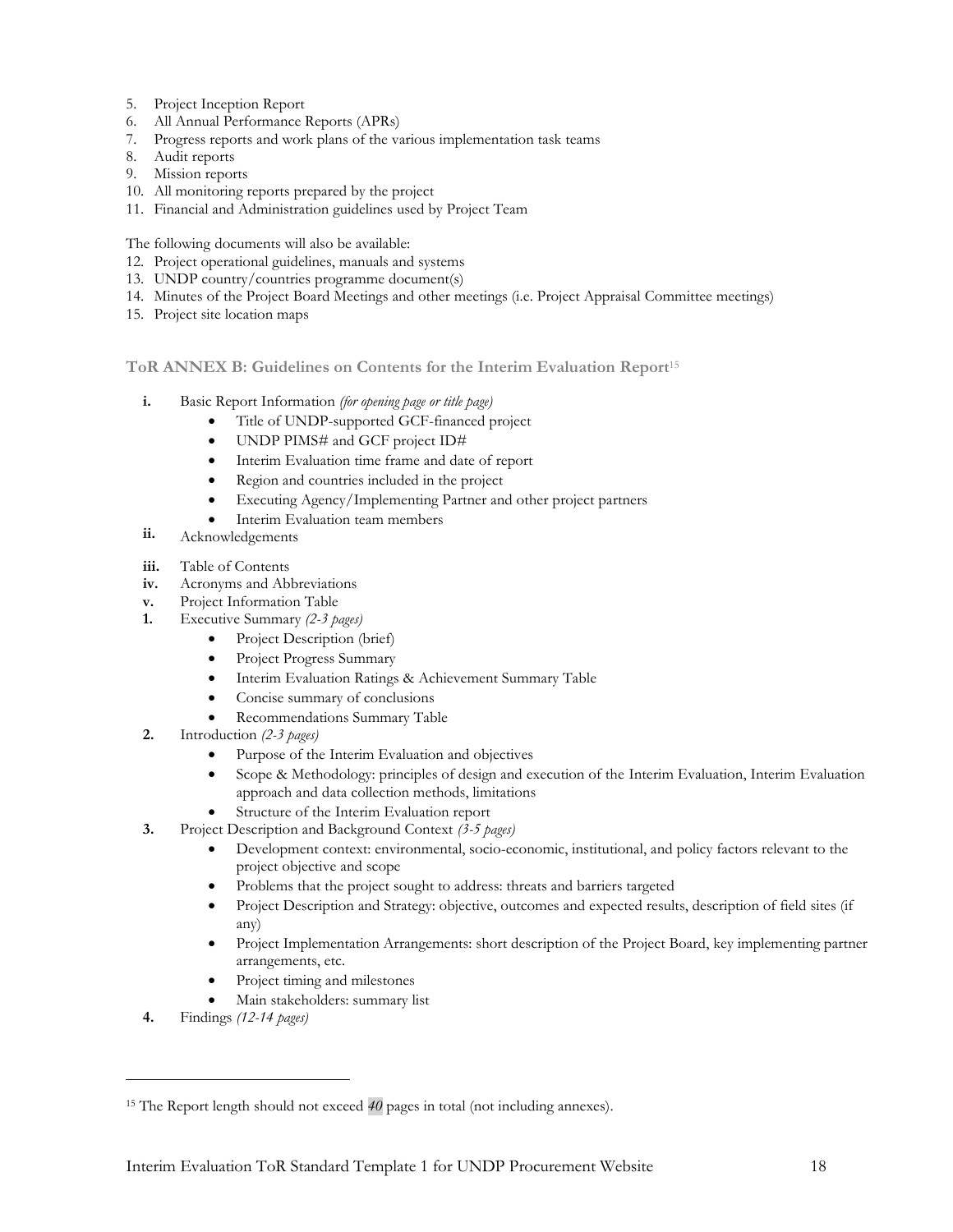- **4.1** Project Strategy
	- Project Design
	- Results Framework/Logframe
- **4.2** Relevance
- **4.3** Effectiveness and Efficiency
- **4.4** Progress Towards Results
	- Progress towards outcomes analysis
	- Remaining barriers to achieving the project objective
- **4.5** Project Implementation and Adaptive Management
	- Management Arrangements
	- Work planning
	- Financing
	- Coherence in climate finance delivery with other multilateral entities
	- Project-level monitoring and evaluation systems
	- Stakeholder engagement
	- Social and Environmental Standards (Safeguards)
	- Reporting
	- **Communications**
- **4.6** Sustainability
	- Financial risks to sustainability
	- Socio-economic to sustainability
	- Institutional framework and governance risks to sustainability
	- Environmental risks to sustainability
- **4.7** Country Ownership
- **4.8** Innovativeness in results areas
- **4.9** Unexpected results, both positive and negative
- **4.10** Replication and Scalability
- **4.11** Gender Equity
- **5.** Conclusions and Recommendations *(4-6 pages)*
	- **5.1**  Conclusions
		- Comprehensive and balanced statements (that are evidence-based and connected to the Interim Evaluation's findings) which highlight the strengths, weaknesses and results of the project
	- **5.2** Recommendations
		- Corrective actions for the design, implementation, monitoring and evaluation of the project
		- Actions to follow up or reinforce initial benefits from the project
		- Proposals for future directions underlining main objectives
- **6.** Annexes
	- Interim Evaluation ToR (excluding ToR annexes)
	- Interim Evaluation evaluative matrix (evaluation criteria with key questions, indicators, sources of data, and methodology)
	- Questionnaire or Interview Guide used for data collection
	- Mission itinerary
	- List of persons interviewed
	- List of documents reviewed
	- Co-financing table (if not previously included in the body of the report)
	- Signed UNEG Code of Conduct form
	- Signed Interim Evaluation final report clearance form
	- *Annexed in a separate file:* Audit trail from received comments on draft Interim Evaluation report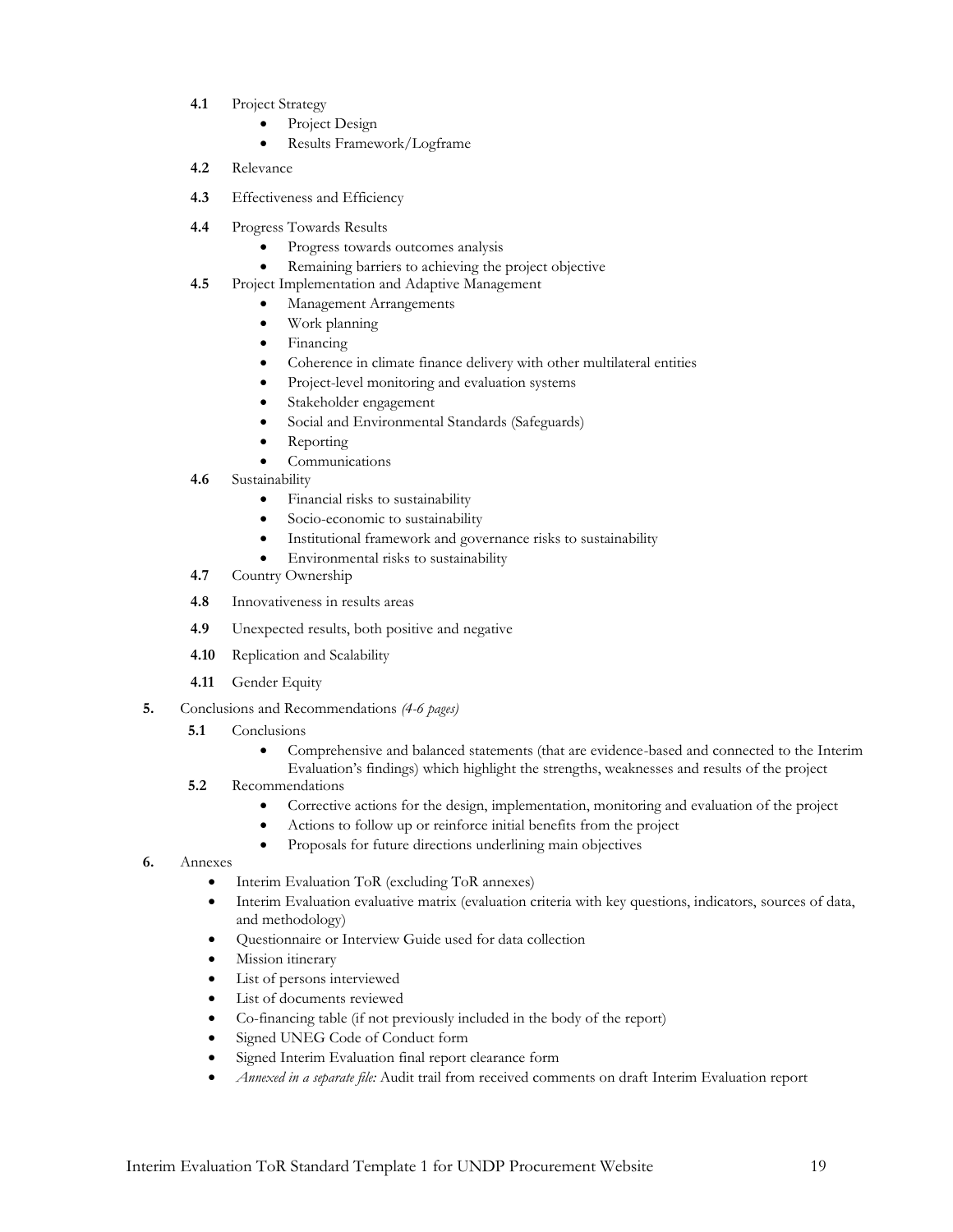## **ToR ANNEX C: Interim Evaluation Evaluative Matrix Template**

This Interim Evaluation Evaluative Matrix must be fully completed/amended by the Interim Evaluation team (in line with the assessment criteria outlined in Section 3 of the ToR) and included in the Inception Report and as an Annex to the final Interim Evaluation report.

| <b>Evaluative Questions</b>                                                                                                                               | Indicators                                                                                                                                                                                                                                                                                                            | Sources                                                                                                                                                                     | Methodology                                                                                                         |  |  |  |
|-----------------------------------------------------------------------------------------------------------------------------------------------------------|-----------------------------------------------------------------------------------------------------------------------------------------------------------------------------------------------------------------------------------------------------------------------------------------------------------------------|-----------------------------------------------------------------------------------------------------------------------------------------------------------------------------|---------------------------------------------------------------------------------------------------------------------|--|--|--|
| Project Strategy: To what extent is the project strategy relevant to country priorities, country ownership,                                               |                                                                                                                                                                                                                                                                                                                       |                                                                                                                                                                             |                                                                                                                     |  |  |  |
| and the best route towards expected results?                                                                                                              |                                                                                                                                                                                                                                                                                                                       |                                                                                                                                                                             |                                                                                                                     |  |  |  |
| <i>(include evaluative</i><br>question(s)                                                                                                                 | (i.e. relationships established,<br>level of coherence between<br>project design and<br>implementation approach,<br>specific activities conducted,<br>quality of risk mitigation<br>strategies, etc.)                                                                                                                 | (i.e. project documents,<br>national policies or strategies,<br>websites, project staff, project<br>partners, data collected<br>throughout the evaluation<br>mission, etc.) | (i.e. document analysis, data<br>analysis, interviews with<br>project staff, interviews<br>with stakeholders, etc.) |  |  |  |
|                                                                                                                                                           |                                                                                                                                                                                                                                                                                                                       |                                                                                                                                                                             |                                                                                                                     |  |  |  |
|                                                                                                                                                           |                                                                                                                                                                                                                                                                                                                       |                                                                                                                                                                             |                                                                                                                     |  |  |  |
| achieved thus far?                                                                                                                                        | Progress Towards Results: To what extent have the expected outcomes and objectives of the project been                                                                                                                                                                                                                |                                                                                                                                                                             |                                                                                                                     |  |  |  |
|                                                                                                                                                           |                                                                                                                                                                                                                                                                                                                       |                                                                                                                                                                             |                                                                                                                     |  |  |  |
|                                                                                                                                                           |                                                                                                                                                                                                                                                                                                                       |                                                                                                                                                                             |                                                                                                                     |  |  |  |
|                                                                                                                                                           |                                                                                                                                                                                                                                                                                                                       |                                                                                                                                                                             |                                                                                                                     |  |  |  |
| implementation?                                                                                                                                           | Project Implementation and Adaptive Management: Has the project been implemented efficiently, cost-<br>effectively, and been able to adapt to any changing conditions thus far? To what extent are project-level<br>monitoring and evaluation systems, reporting, and project communications supporting the project's |                                                                                                                                                                             |                                                                                                                     |  |  |  |
|                                                                                                                                                           |                                                                                                                                                                                                                                                                                                                       |                                                                                                                                                                             |                                                                                                                     |  |  |  |
|                                                                                                                                                           |                                                                                                                                                                                                                                                                                                                       |                                                                                                                                                                             |                                                                                                                     |  |  |  |
|                                                                                                                                                           |                                                                                                                                                                                                                                                                                                                       |                                                                                                                                                                             |                                                                                                                     |  |  |  |
| Sustainability: To what extent are there financial, institutional, socio-economic, and/or environmental<br>risks to sustaining long-term project results? |                                                                                                                                                                                                                                                                                                                       |                                                                                                                                                                             |                                                                                                                     |  |  |  |
|                                                                                                                                                           |                                                                                                                                                                                                                                                                                                                       |                                                                                                                                                                             |                                                                                                                     |  |  |  |
|                                                                                                                                                           |                                                                                                                                                                                                                                                                                                                       |                                                                                                                                                                             |                                                                                                                     |  |  |  |
|                                                                                                                                                           |                                                                                                                                                                                                                                                                                                                       |                                                                                                                                                                             |                                                                                                                     |  |  |  |
|                                                                                                                                                           |                                                                                                                                                                                                                                                                                                                       |                                                                                                                                                                             |                                                                                                                     |  |  |  |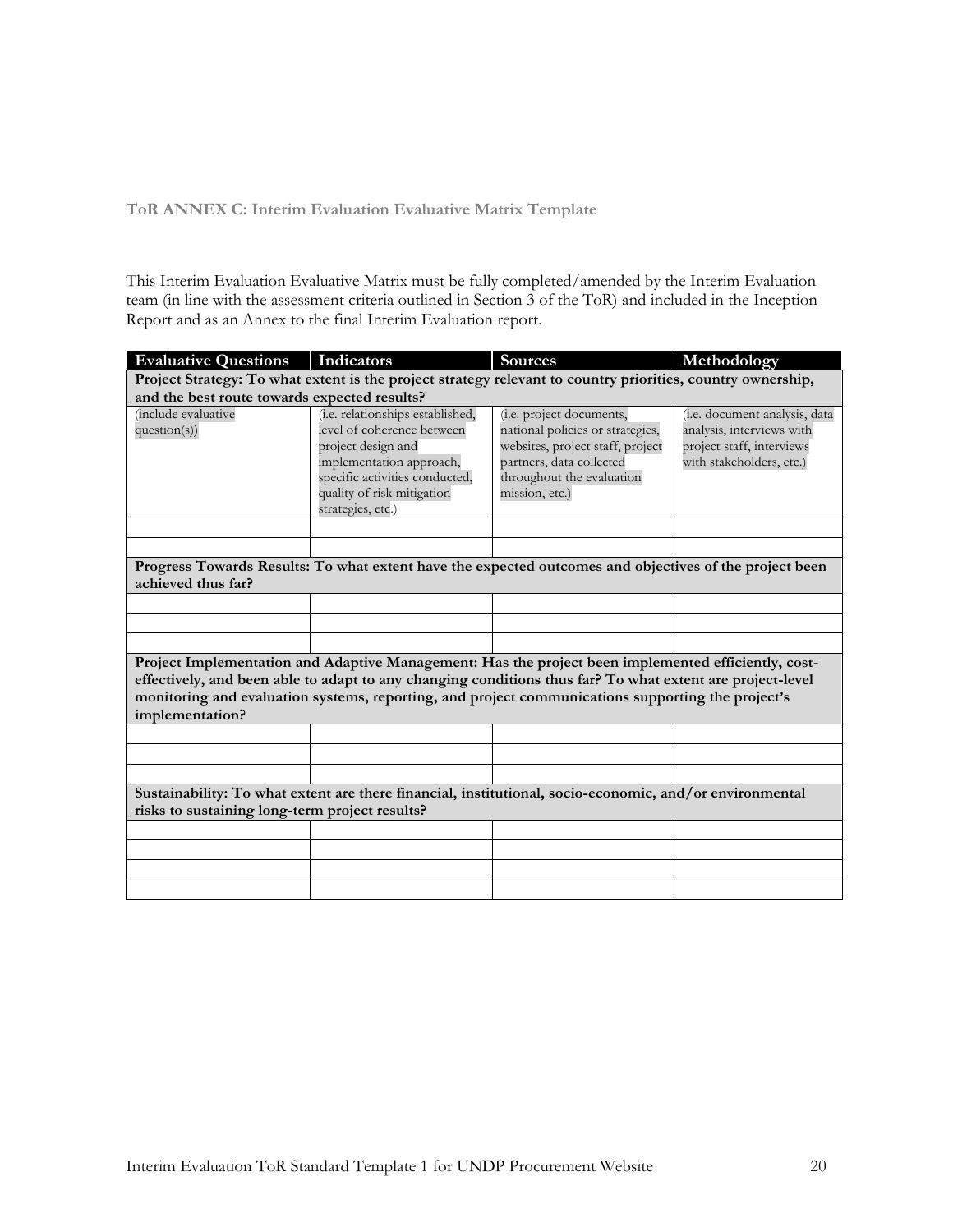## **ToR ANNEX D: UNEG Code of Conduct for Evaluators/Interim Evaluation Consultants<sup>16</sup>**

#### **Evaluators/Consultants:**

- 1. Must present information that is complete and fair in its assessment of strengths and weaknesses so that decisions or actions taken are well founded.
- 2. Must disclose the full set of evaluation findings along with information on their limitations and have this accessible to all affected by the evaluation with expressed legal rights to receive results.
- 3. Should protect the anonymity and confidentiality of individual informants. They should provide maximum notice, minimize demands on time, and respect people's right not to engage. Evaluators must respect people's right to provide information in confidence, and must ensure that sensitive information cannot be traced to its source. Evaluators are not expected to evaluate individuals, and must balance an evaluation of management functions with this general principle.
- 4. Sometimes uncover evidence of wrongdoing while conducting evaluations. Such cases must be reported discreetly to the appropriate investigative body. Evaluators should consult with other relevant oversight entities when there is any doubt about if and how issues should be reported.
- 5. Should be sensitive to beliefs, manners and customs and act with integrity and honesty in their relations with all stakeholders. In line with the UN Universal Declaration of Human Rights, evaluators must be sensitive to and address issues of discrimination and gender equality. They should avoid offending the dignity and self-respect of those persons with whom they come in contact in the course of the evaluation. Knowing that evaluation might negatively affect the interests of some stakeholders, evaluators should conduct the evaluation and communicate its purpose and results in a way that clearly respects the stakeholders' dignity and self-worth.
- 6. Are responsible for their performance and their product(s). They are responsible for the clear, accurate and fair written and/or oral presentation of study limitations, findings and recommendations.
- 7. Should reflect sound accounting procedures and be prudent in using the resources of the evaluation.
- 8. Must ensure that independence of judgement is maintained and that evaluation findings and recommendations are independently presented.
- 9. Must confirm that they have not been involved in designing, executing or advising on the project being evaluated.

|                                                                                                                       | <b>Interim Evaluation Consultant Agreement Form</b> |        |
|-----------------------------------------------------------------------------------------------------------------------|-----------------------------------------------------|--------|
| Agreement to abide by the Code of Conduct for Evaluation in the UN System:                                            |                                                     |        |
|                                                                                                                       |                                                     |        |
|                                                                                                                       |                                                     |        |
| I confirm that I have received and understood and will abide by the United Nations Code of Conduct for<br>Evaluation. |                                                     |        |
| Signed at $\qquad \qquad \qquad \qquad Place)$ on $\qquad \qquad \qquad$                                              |                                                     | (Date) |
|                                                                                                                       |                                                     |        |

<sup>16</sup> <http://www.unevaluation.org/document/detail/100>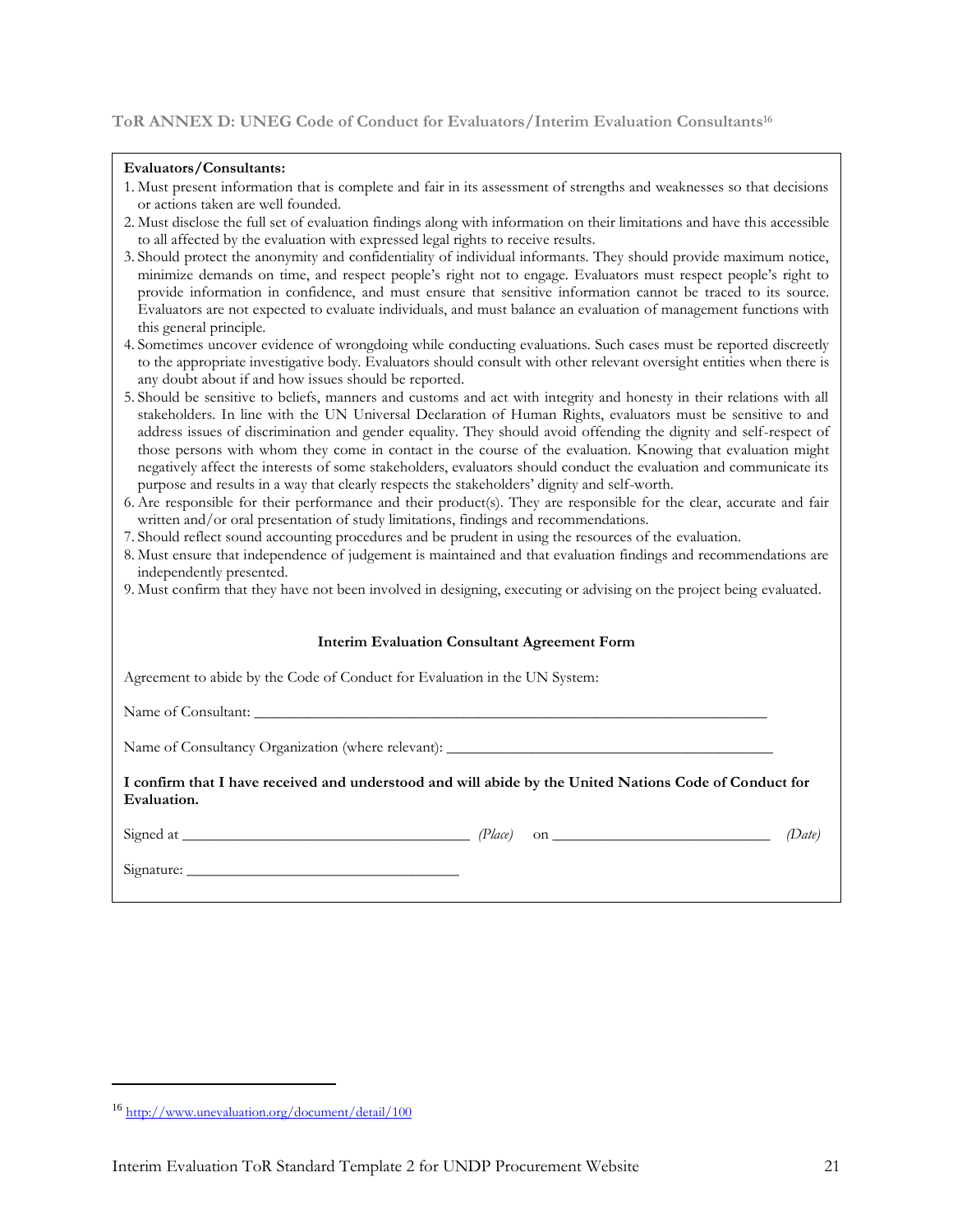**ToR ANNEX E: Interim Evaluation Ratings**

|                | Ratings for Progress Towards Results: (one rating for each outcome and for the objective) |                                                                                                                                                                                                                                                                                                                                                                   |  |  |  |
|----------------|-------------------------------------------------------------------------------------------|-------------------------------------------------------------------------------------------------------------------------------------------------------------------------------------------------------------------------------------------------------------------------------------------------------------------------------------------------------------------|--|--|--|
| 6              | <b>Highly Satisfactory</b><br>(HS)                                                        | The objective/outcome is expected to achieve or exceed all its end-of-project targets, without major<br>shortcomings. The progress towards the objective/outcome can be presented as "good practice".                                                                                                                                                             |  |  |  |
| 5              | Satisfactory (S)                                                                          | The objective/outcome is expected to achieve most of its end-of-project targets, with only minor<br>shortcomings.                                                                                                                                                                                                                                                 |  |  |  |
| $\overline{4}$ | Moderately<br>Satisfactory (MS)                                                           | The objective/outcome is expected to achieve most of its end-of-project targets but with significant<br>shortcomings.                                                                                                                                                                                                                                             |  |  |  |
| 3              | Moderately<br>Unsatisfactory (HU)                                                         | The objective/outcome is expected to achieve its end-of-project targets with major shortcomings.                                                                                                                                                                                                                                                                  |  |  |  |
| $\overline{2}$ | Unsatisfactory (U)                                                                        | The objective/outcome is expected not to achieve most of its end-of-project targets.                                                                                                                                                                                                                                                                              |  |  |  |
| 1              | Highly<br>Unsatisfactory (HU)                                                             | The objective/outcome has failed to achieve its midterm targets, and is not expected to achieve any<br>of its end-of-project targets.                                                                                                                                                                                                                             |  |  |  |
|                |                                                                                           | Ratings for Project Implementation & Adaptive Management: (one overall rating)                                                                                                                                                                                                                                                                                    |  |  |  |
| 6              | <b>Highly Satisfactory</b><br>(HS)                                                        | Implementation of all seven components - management arrangements, work planning, finance and<br>co-finance, project-level monitoring and evaluation systems, stakeholder engagement, reporting, and<br>communications – is leading to efficient and effective project implementation and adaptive<br>management. The project can be presented as "good practice". |  |  |  |
| 5              | Satisfactory (S)                                                                          | Implementation of most of the seven components is leading to efficient and effective project<br>implementation and adaptive management except for only few that are subject to remedial action.                                                                                                                                                                   |  |  |  |
| $\overline{4}$ | Moderately<br>Satisfactory (MS)                                                           | Implementation of some of the seven components is leading to efficient and effective project<br>implementation and adaptive management, with some components requiring remedial action.                                                                                                                                                                           |  |  |  |
| 3              | Moderately<br>Unsatisfactory (MU)                                                         | Implementation of some of the seven components is not leading to efficient and effective project<br>implementation and adaptive, with most components requiring remedial action.                                                                                                                                                                                  |  |  |  |
| $\overline{2}$ | Unsatisfactory (U)                                                                        | Implementation of most of the seven components is not leading to efficient and effective project<br>implementation and adaptive management.                                                                                                                                                                                                                       |  |  |  |
| $\mathbf{1}$   | Highly<br>Unsatisfactory (HU)                                                             | Implementation of none of the seven components is leading to efficient and effective project<br>implementation and adaptive management.                                                                                                                                                                                                                           |  |  |  |
|                | Ratings for Sustainability: (one overall rating)                                          |                                                                                                                                                                                                                                                                                                                                                                   |  |  |  |
| $\overline{4}$ | Likely $(L)$                                                                              | Negligible risks to sustainability, with key outcomes on track to be achieved by the project's closure<br>and expected to continue into the foreseeable future                                                                                                                                                                                                    |  |  |  |
| 3              | Moderately Likely<br>(ML)                                                                 | Moderate risks, but expectations that at least some outcomes will be sustained due to the progress<br>towards results on outcomes at the Midterm Review                                                                                                                                                                                                           |  |  |  |
| $\overline{2}$ | Moderately Unlikely<br>(MU)                                                               | Significant risk that key outcomes will not carry on after project closure, although some outputs and<br>activities should carry on                                                                                                                                                                                                                               |  |  |  |
| $\mathbf{1}$   | Unlikely (U)                                                                              | Severe risks that project outcomes as well as key outputs will not be sustained                                                                                                                                                                                                                                                                                   |  |  |  |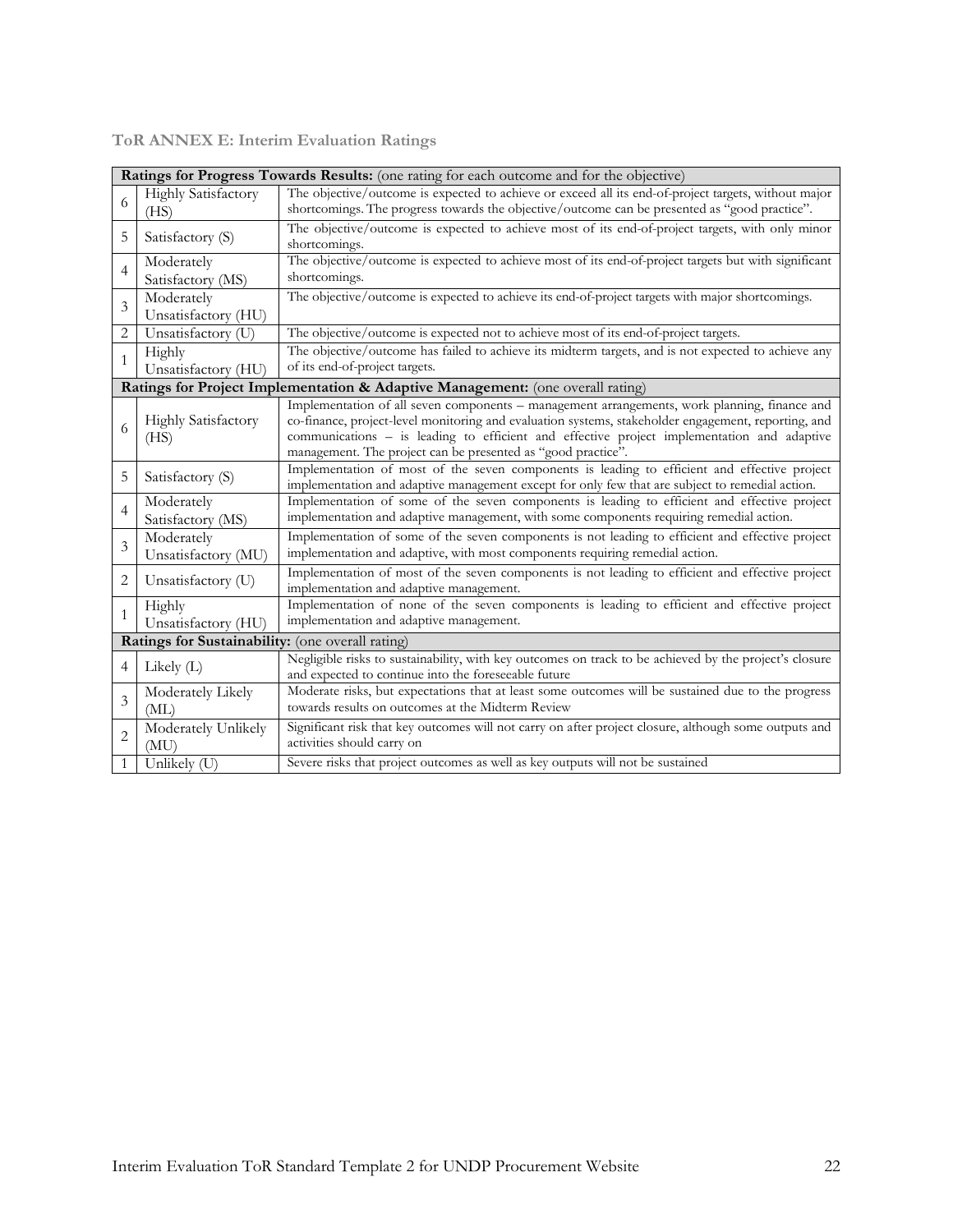## **ToR ANNEX F: Interim Evaluation Report Clearance Form**

| Interim Evaluation Report Reviewed and Cleared By:       |       |
|----------------------------------------------------------|-------|
| <b>Commissioning Unit (M&amp;E Focal Point)</b>          |       |
|                                                          |       |
|                                                          |       |
|                                                          |       |
| Regional Technical Advisor - Nature, Climate and Energy  |       |
|                                                          |       |
|                                                          |       |
|                                                          |       |
| Principal Technical Advisor - Nature, Climate and Energy |       |
|                                                          |       |
|                                                          | Date: |
|                                                          |       |

*(to be completed and signed by the Commissioning Unit, RTA and PTA included in the final report)*